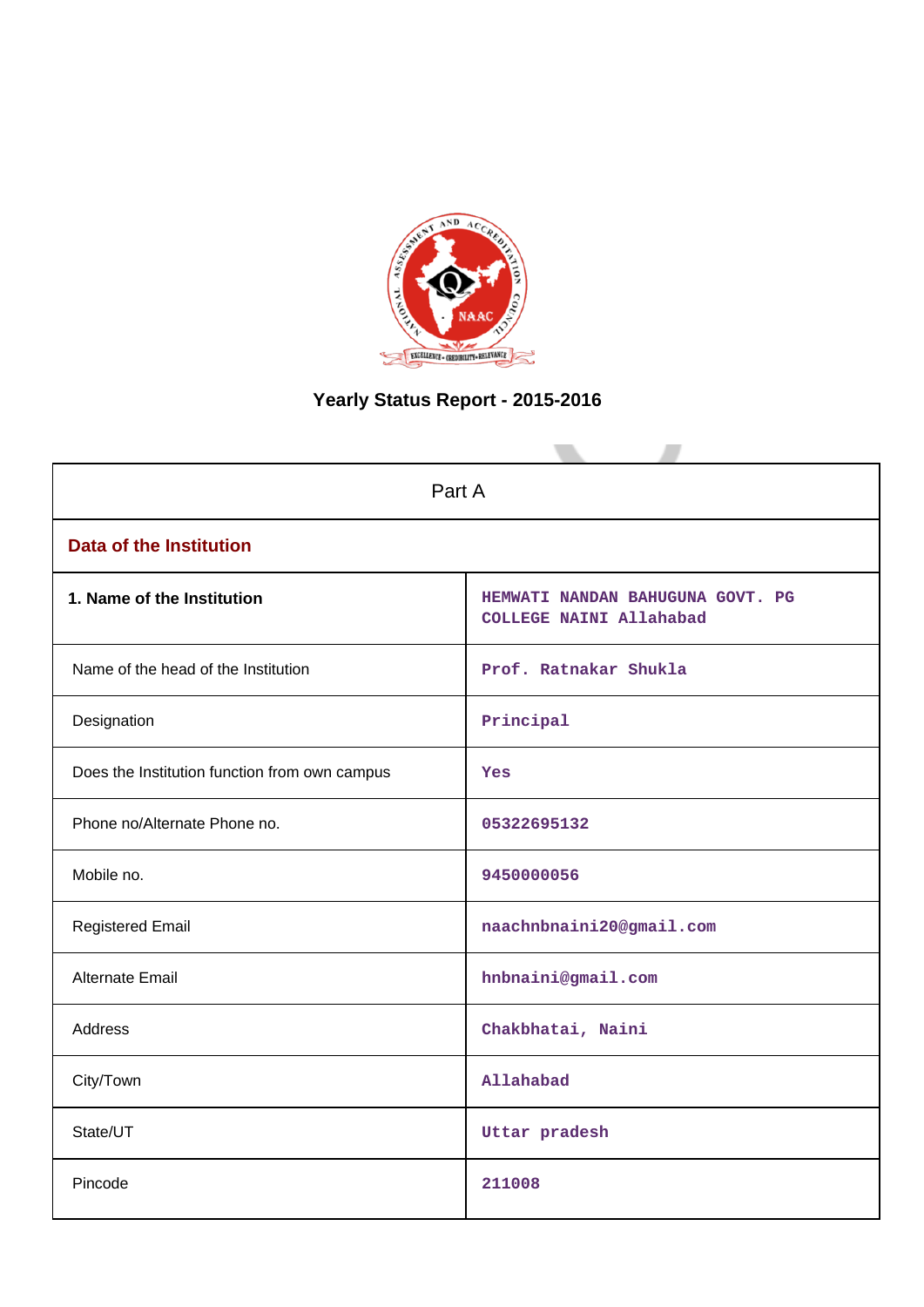| 2. Institutional Status                                                  |                                                                           |             |                                                                           |                                                              |                   |  |  |
|--------------------------------------------------------------------------|---------------------------------------------------------------------------|-------------|---------------------------------------------------------------------------|--------------------------------------------------------------|-------------------|--|--|
| Affiliated / Constituent                                                 |                                                                           |             | Affiliated                                                                |                                                              |                   |  |  |
| Type of Institution                                                      |                                                                           |             | Co-education                                                              |                                                              |                   |  |  |
| Location                                                                 |                                                                           |             | Semi-urban                                                                |                                                              |                   |  |  |
| <b>Financial Status</b>                                                  |                                                                           |             | state                                                                     |                                                              |                   |  |  |
| Name of the IQAC co-ordinator/Director                                   |                                                                           |             | Dr. Vinay Singh                                                           |                                                              |                   |  |  |
| Phone no/Alternate Phone no.                                             |                                                                           |             | 05322695138                                                               |                                                              |                   |  |  |
| Mobile no.                                                               |                                                                           |             | 9415445924                                                                |                                                              |                   |  |  |
| <b>Registered Email</b>                                                  |                                                                           |             |                                                                           | naachnbnaini20@gmail.com                                     |                   |  |  |
| Alternate Email                                                          |                                                                           |             | hnbnaini@gmail.com                                                        |                                                              |                   |  |  |
| 3. Website Address                                                       |                                                                           |             |                                                                           |                                                              |                   |  |  |
|                                                                          | Web-link of the AQAR: (Previous Academic Year)                            |             |                                                                           | https://hnbpgcollegenaini.org/uploads/2<br>014-15%20AQAR.pdf |                   |  |  |
| 4. Whether Academic Calendar prepared during<br>the year                 |                                                                           |             | Yes                                                                       |                                                              |                   |  |  |
| if yes, whether it is uploaded in the institutional website:<br>Weblink: |                                                                           |             | https://hnbpqcolleqenaini.org/uploads/a<br>cademic%20calender%2015-16.pdf |                                                              |                   |  |  |
| <b>5. Accrediation Details</b>                                           |                                                                           |             |                                                                           |                                                              |                   |  |  |
| Cycle                                                                    | Grade                                                                     | <b>CGPA</b> | Year of                                                                   | Validity                                                     |                   |  |  |
|                                                                          |                                                                           |             | Accrediation                                                              | Period From                                                  | Period To         |  |  |
| $\overline{a}$                                                           | в                                                                         | 2.59        | 2011                                                                      | $08 - Jan - 2011$                                            | $07 - Jan - 2016$ |  |  |
| 6. Date of Establishment of IQAC                                         |                                                                           |             | 10-Feb-2009                                                               |                                                              |                   |  |  |
| 7. Internal Quality Assurance System                                     |                                                                           |             |                                                                           |                                                              |                   |  |  |
|                                                                          | Quality initiatives by IQAC during the year for promoting quality culture |             |                                                                           |                                                              |                   |  |  |
| Item /Title of the quality initiative by<br><b>IQAC</b>                  |                                                                           |             | Date & Duration                                                           | Number of participants/ beneficiaries                        |                   |  |  |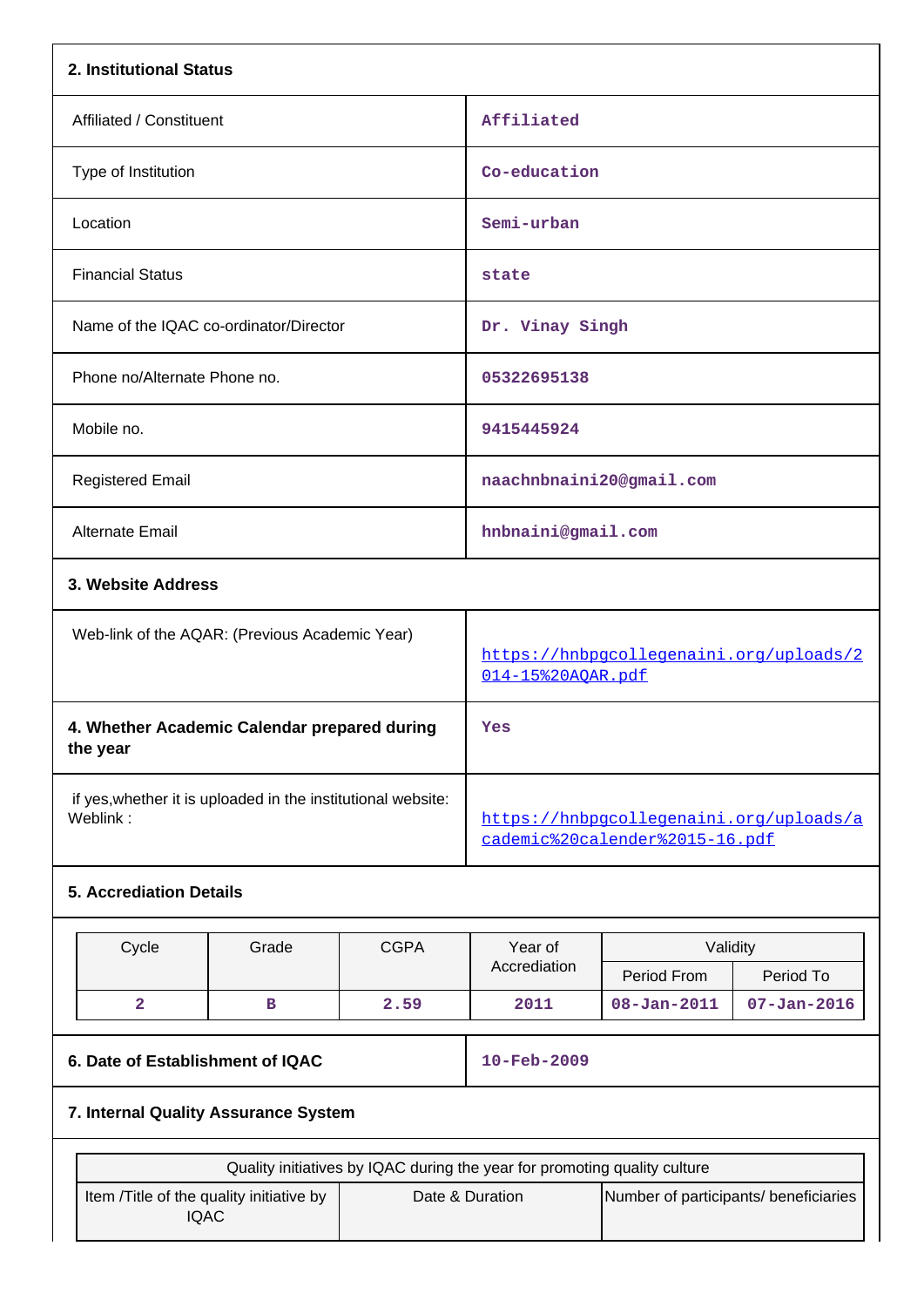| renovation of science lab        | $11 - \text{Mar} - 2016$        | 240 |  |  |  |  |
|----------------------------------|---------------------------------|-----|--|--|--|--|
| extension of outreach<br>program | $08 - Dec - 2015$               | 50  |  |  |  |  |
| provision of e-library           | $25 - \text{Mar} - 2015$<br>365 | 500 |  |  |  |  |
| seminar organized                | $21 - \text{Feb} - 2016$        | 200 |  |  |  |  |
| View File                        |                                 |     |  |  |  |  |

# **8. Provide the list of funds by Central/ State Government- UGC/CSIR/DST/DBT/ICMR/TEQIP/World Bank/CPE of UGC etc.**

| Institution/Departmen<br>t/Faculty                    | Scheme                                                                      |                | Funding Agency | Year of award with<br>duration | Amount  |             |        |
|-------------------------------------------------------|-----------------------------------------------------------------------------|----------------|----------------|--------------------------------|---------|-------------|--------|
| Institution                                           | Furniture,<br>machine,<br>computer,<br>office<br>expenditure,<br>stationary | <b>UP Govt</b> |                |                                |         | 2015<br>365 | 370000 |
| Institution                                           | <b>RUSA</b>                                                                 | Central/state  |                | 2015<br>365                    | 3409090 |             |        |
| Department                                            | Chemicals                                                                   | <b>State</b>   |                | 2015<br>1                      | 40000   |             |        |
|                                                       |                                                                             |                | View File      |                                |         |             |        |
| <b>NAAC guidelines:</b>                               | 9. Whether composition of IQAC as per latest                                |                | Yes            |                                |         |             |        |
| Upload latest notification of formation of IQAC       |                                                                             |                | View File      |                                |         |             |        |
| 10. Number of IQAC meetings held during the<br>year : |                                                                             |                |                |                                |         |             |        |

| The minutes of IQAC meeting and compliances to the<br>decisions have been uploaded on the institutional<br>website | Yes       |
|--------------------------------------------------------------------------------------------------------------------|-----------|
| Upload the minutes of meeting and action taken report                                                              | View File |
| 11. Whether IQAC received funding from any of<br>the funding agency to support its activities<br>during the year?  | <b>No</b> |

### **12. Significant contributions made by IQAC during the current year(maximum five bullets)**

**Maximum utilization of existing resources of college**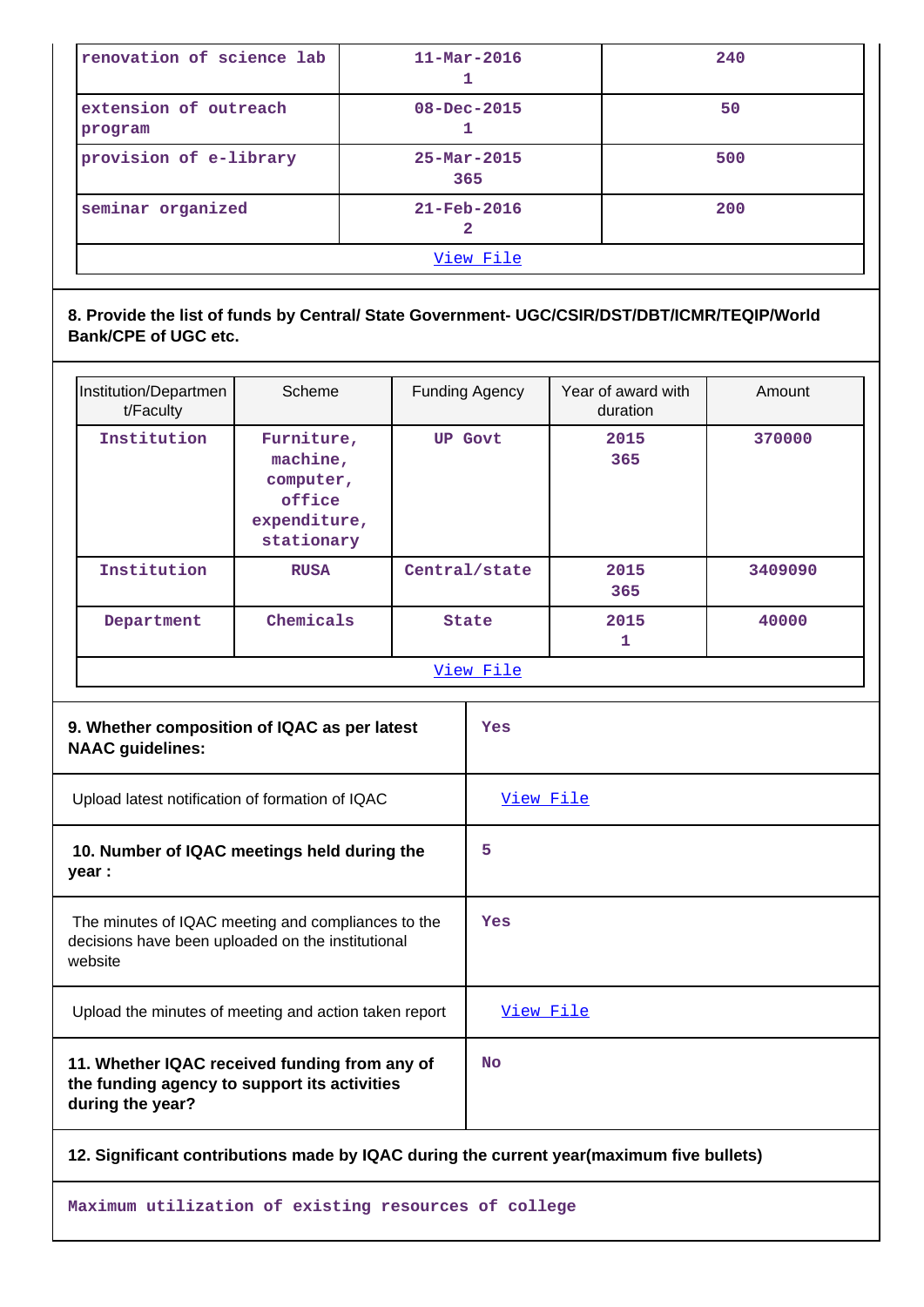**Effort towards construction of smart class rooms**

**Effort towards provision of E-Library facility for staff and students**

**Community outreach programmes through NSS/Rovers-Rangers**

**Organization of national level Seminar in college**

### [View File](https://assessmentonline.naac.gov.in/public/Postacc/Contribution/5197_Contribution.xlsx)

**13. Plan of action chalked out by the IQAC in the beginning of the academic year towards Quality Enhancement and outcome achieved by the end of the academic year**

| Plan of Action                                                                                                       | Achivements/Outcomes                                                                                                                                                                                                       |
|----------------------------------------------------------------------------------------------------------------------|----------------------------------------------------------------------------------------------------------------------------------------------------------------------------------------------------------------------------|
| Efforts towards digitalization                                                                                       | The existing machinery and equipments<br>were upgraded                                                                                                                                                                     |
| Organization of national seminar                                                                                     | A national seminar on "Developing a<br>Vibrant India - Challeges and Issues"<br>was organised on 21/02/2016 and<br>22/02/2016                                                                                              |
| Measures undertaken for ensuring eco-<br>friendly environment                                                        | Constructed water harvesting plant,<br>tree plantation drives undertaken                                                                                                                                                   |
| Expansion of existing Cultural and<br>awareness programmes and Sports events.                                        | Organised different cultural programmes<br>during the session at department level<br>as well as college level, awareness<br>programme such as matdata jagrukta<br>Abhiyan, Self defence programmes for<br>girl safety etc. |
| Renovations of Science Labs                                                                                          | No grant received for renovations                                                                                                                                                                                          |
| Purchase of new books and journals for<br>Various UG and PG courses.                                                 | No grant allotted for purchase of books<br>but monthly magazines and news papers<br>purchased.                                                                                                                             |
|                                                                                                                      | View File                                                                                                                                                                                                                  |
| 14. Whether AQAR was placed before statutory<br>body?                                                                | <b>No</b>                                                                                                                                                                                                                  |
| 15. Whether NAAC/or any other accredited<br>body(s) visited IQAC or interacted with it to<br>assess the functioning? | <b>No</b>                                                                                                                                                                                                                  |
| 16. Whether institutional data submitted to<br>AISHE:                                                                | Yes                                                                                                                                                                                                                        |
| Year of Submission                                                                                                   | 2016                                                                                                                                                                                                                       |
|                                                                                                                      |                                                                                                                                                                                                                            |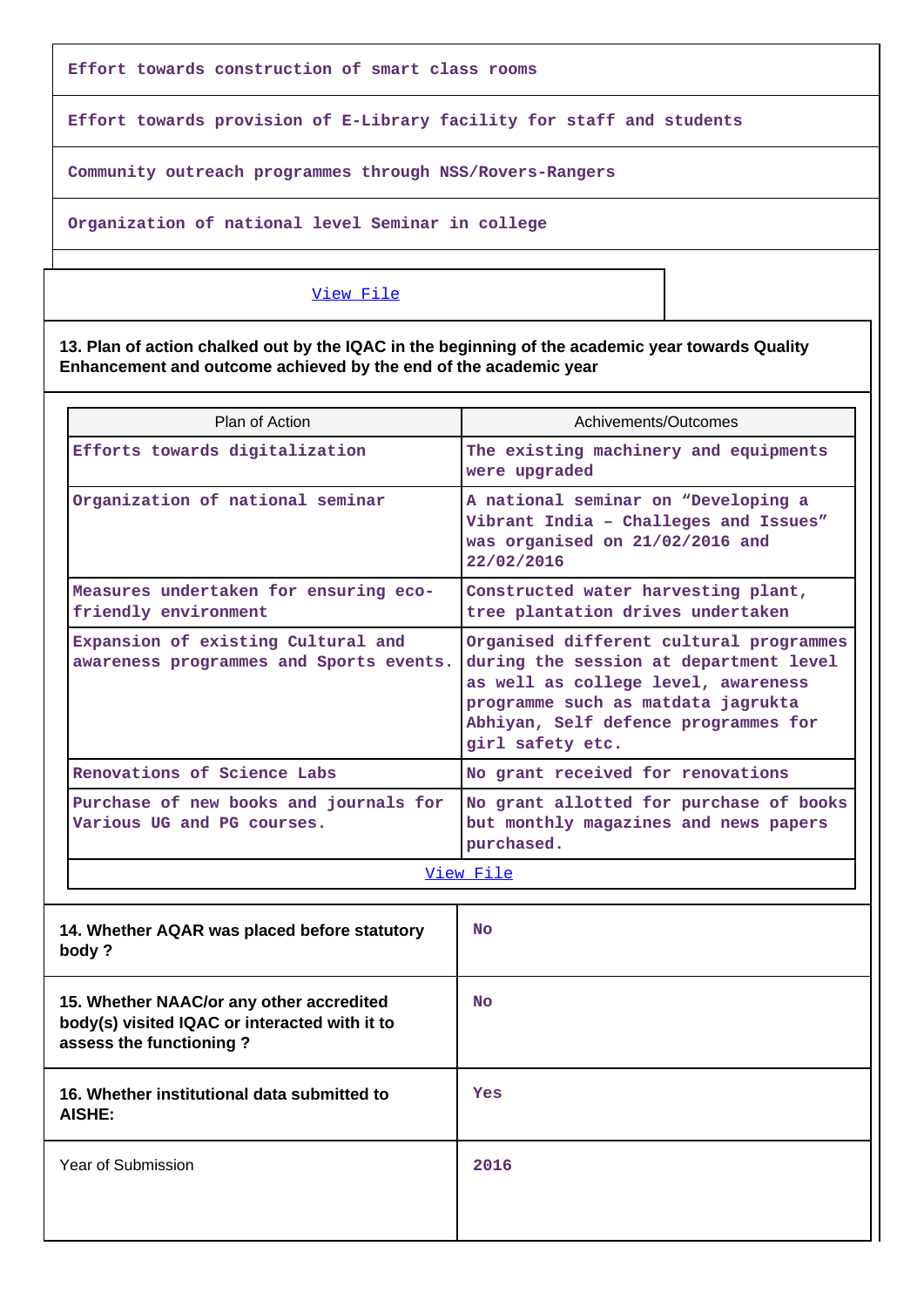| Date of Submission                                                     | $24 - Jan - 2016$ |
|------------------------------------------------------------------------|-------------------|
| 17. Does the Institution have Management<br><b>Information System?</b> | <b>No</b>         |

**Part B** 

# **CRITERION I – CURRICULAR ASPECTS**

### **1.1 – Curriculum Planning and Implementation**

 1.1.1 – Institution has the mechanism for well planned curriculum delivery and documentation. Explain in 500 words

 **Hemwati Nandan Bahuguna Govt. P.G. college being an affiliated college by the University has a restriction in deciding the curriculum but is dedicated to the implementation of the curriculum. The time table is prepared well by the head of the time-table committee which provides the faculty enough time to plan effectively at the beginning of the session. In a department, the teacher distributes syllabus unit wise among them. The principal ensures that every teacher of the institution should complete the syllabus within the allotted time frame, which was done by the principal by taking a random round of all classes randomly, to observe classroom teaching and inquires regularly about percentage syllabus covered by the teachers of the concerned departments. Teachers make use of lecture method, chalk and board method, group discussions, quizzes, role plays, use of ICT through PPT, multimedia presentation and so on. Class test are conducted. When teachers go on long leave such as for refreshers/orientation courses then he should complete his syllabus through extra classes. Co-curricular activities are the connection between theory and the real world. Such programs enhance student's confidence in the subject knowledge. The institute allows faculty members to attend the symposium, workshops, guest lectures, training programs held in other recognized institutes which helps teachers to adopt such issues in the concerned department. Teachers take topics related to their curriculum while organizing competitions in the college. Teachers motivate students for a book reading and enhance their self-learning capability. They provide notes or study material to the students if they ask for it. On most of the working days, we celebrate birthdays of national important personalities or events or campaigns based on important topics also present on the curriculum. Rallies and competitions are arranged to make students more confident in such topics based on the curriculum of the college. The same exercise is repeated in NSS camps and in long tours. Feedbacks from the students provide valuable input in making a required change in the mode of delivery of content in the existing system.**

| 1.1.2 – Certificate/ Diploma Courses introduced during the academic year |                  |                                                                    |                                                 |                       |  |  |  |  |
|--------------------------------------------------------------------------|------------------|--------------------------------------------------------------------|-------------------------------------------------|-----------------------|--|--|--|--|
| Certificate                                                              | Diploma Courses  | <b>Duration</b>                                                    | Focus on employ<br>ability/entreprene<br>urship | Skill<br>Development  |  |  |  |  |
| No Data Entered/Not Applicable !!!                                       |                  |                                                                    |                                                 |                       |  |  |  |  |
| 1.2 - Academic Flexibility                                               |                  |                                                                    |                                                 |                       |  |  |  |  |
|                                                                          |                  | 1.2.1 – New programmes/courses introduced during the academic year |                                                 |                       |  |  |  |  |
|                                                                          | Programme/Course | Programme Specialization                                           |                                                 | Dates of Introduction |  |  |  |  |
| No Data Entered/Not Applicable !!!                                       |                  |                                                                    |                                                 |                       |  |  |  |  |
| No file uploaded.                                                        |                  |                                                                    |                                                 |                       |  |  |  |  |
|                                                                          |                  |                                                                    |                                                 |                       |  |  |  |  |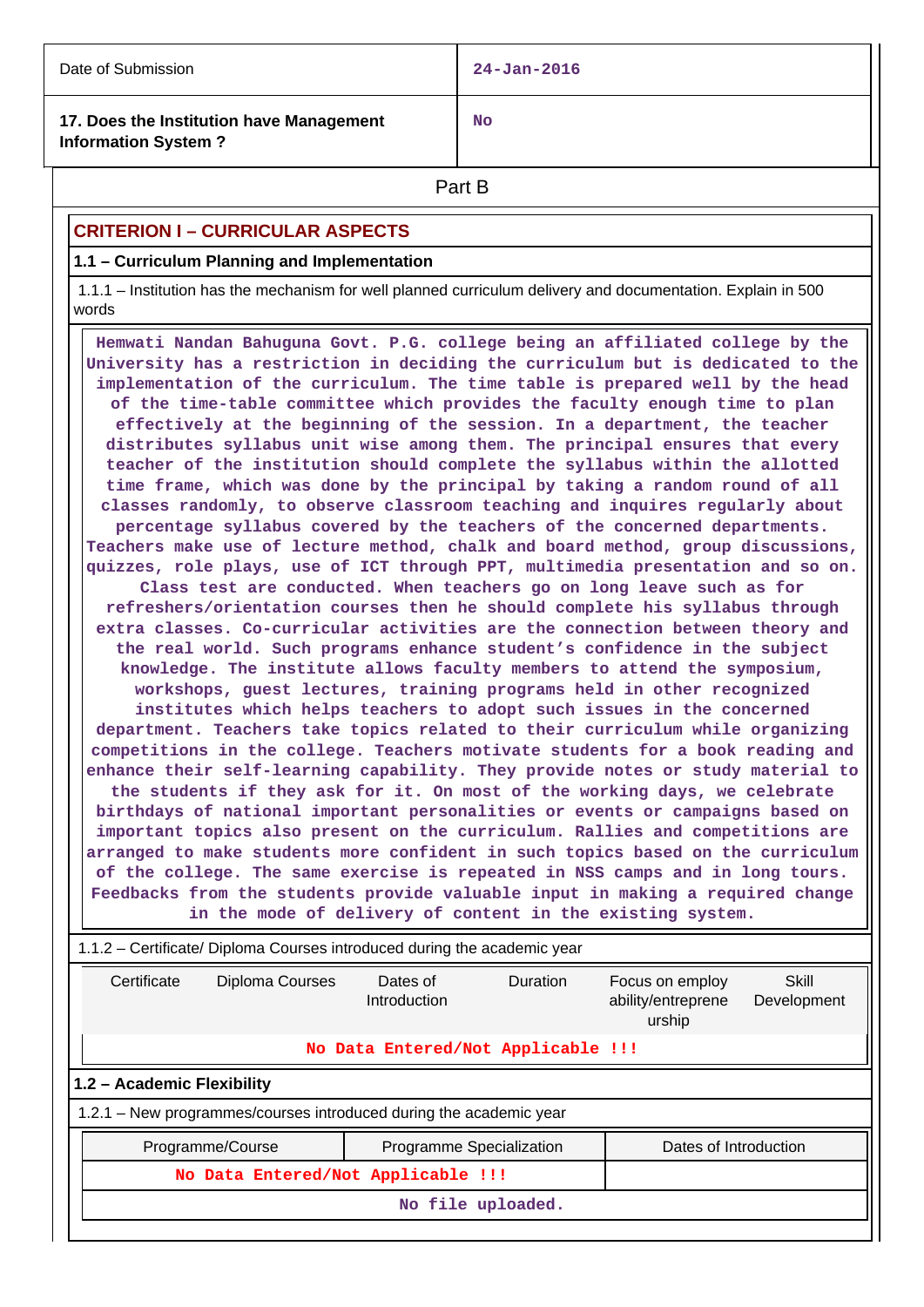| 1.2.2 - Programmes in which Choice Based Credit System (CBCS)/Elective course system implemented at the<br>affiliated Colleges (if applicable) during the academic year.                                                                                                                                                                                                                                                                                                                                                                                                                                                                                                                                                                                        |                                                     |                                    |                              |  |                                   |                                                                 |  |  |
|-----------------------------------------------------------------------------------------------------------------------------------------------------------------------------------------------------------------------------------------------------------------------------------------------------------------------------------------------------------------------------------------------------------------------------------------------------------------------------------------------------------------------------------------------------------------------------------------------------------------------------------------------------------------------------------------------------------------------------------------------------------------|-----------------------------------------------------|------------------------------------|------------------------------|--|-----------------------------------|-----------------------------------------------------------------|--|--|
| Name of programmes adopting<br><b>CBCS</b>                                                                                                                                                                                                                                                                                                                                                                                                                                                                                                                                                                                                                                                                                                                      |                                                     | Programme Specialization           |                              |  |                                   | Date of implementation of<br><b>CBCS/Elective Course System</b> |  |  |
| No Data Entered/Not Applicable !!!                                                                                                                                                                                                                                                                                                                                                                                                                                                                                                                                                                                                                                                                                                                              |                                                     |                                    |                              |  |                                   |                                                                 |  |  |
| 1.2.3 - Students enrolled in Certificate/ Diploma Courses introduced during the year                                                                                                                                                                                                                                                                                                                                                                                                                                                                                                                                                                                                                                                                            |                                                     |                                    |                              |  |                                   |                                                                 |  |  |
|                                                                                                                                                                                                                                                                                                                                                                                                                                                                                                                                                                                                                                                                                                                                                                 |                                                     | Certificate                        |                              |  |                                   | Diploma Course                                                  |  |  |
| <b>Number of Students</b>                                                                                                                                                                                                                                                                                                                                                                                                                                                                                                                                                                                                                                                                                                                                       |                                                     |                                    | 0                            |  |                                   | 0                                                               |  |  |
| 1.3 - Curriculum Enrichment                                                                                                                                                                                                                                                                                                                                                                                                                                                                                                                                                                                                                                                                                                                                     |                                                     |                                    |                              |  |                                   |                                                                 |  |  |
| 1.3.1 - Value-added courses imparting transferable and life skills offered during the year                                                                                                                                                                                                                                                                                                                                                                                                                                                                                                                                                                                                                                                                      |                                                     |                                    |                              |  |                                   |                                                                 |  |  |
| <b>Value Added Courses</b>                                                                                                                                                                                                                                                                                                                                                                                                                                                                                                                                                                                                                                                                                                                                      |                                                     | Date of Introduction               |                              |  |                                   | Number of Students Enrolled                                     |  |  |
|                                                                                                                                                                                                                                                                                                                                                                                                                                                                                                                                                                                                                                                                                                                                                                 |                                                     | No Data Entered/Not Applicable !!! |                              |  |                                   |                                                                 |  |  |
| No file uploaded.                                                                                                                                                                                                                                                                                                                                                                                                                                                                                                                                                                                                                                                                                                                                               |                                                     |                                    |                              |  |                                   |                                                                 |  |  |
| 1.3.2 - Field Projects / Internships under taken during the year                                                                                                                                                                                                                                                                                                                                                                                                                                                                                                                                                                                                                                                                                                |                                                     |                                    |                              |  |                                   |                                                                 |  |  |
|                                                                                                                                                                                                                                                                                                                                                                                                                                                                                                                                                                                                                                                                                                                                                                 | Project/Programme Title<br>Programme Specialization |                                    |                              |  |                                   | No. of students enrolled for Field<br>Projects / Internships    |  |  |
| <b>MSC</b>                                                                                                                                                                                                                                                                                                                                                                                                                                                                                                                                                                                                                                                                                                                                                      |                                                     | MSc and BSc III (Zoology)          |                              |  |                                   | 50                                                              |  |  |
| No file uploaded.                                                                                                                                                                                                                                                                                                                                                                                                                                                                                                                                                                                                                                                                                                                                               |                                                     |                                    |                              |  |                                   |                                                                 |  |  |
| 1.4 - Feedback System                                                                                                                                                                                                                                                                                                                                                                                                                                                                                                                                                                                                                                                                                                                                           |                                                     |                                    |                              |  |                                   |                                                                 |  |  |
| 1.4.1 - Whether structured feedback received from all the stakeholders.                                                                                                                                                                                                                                                                                                                                                                                                                                                                                                                                                                                                                                                                                         |                                                     |                                    |                              |  |                                   |                                                                 |  |  |
| <b>Students</b>                                                                                                                                                                                                                                                                                                                                                                                                                                                                                                                                                                                                                                                                                                                                                 |                                                     |                                    |                              |  | Yes                               |                                                                 |  |  |
| <b>Teachers</b>                                                                                                                                                                                                                                                                                                                                                                                                                                                                                                                                                                                                                                                                                                                                                 |                                                     |                                    |                              |  | No                                |                                                                 |  |  |
| Employers                                                                                                                                                                                                                                                                                                                                                                                                                                                                                                                                                                                                                                                                                                                                                       |                                                     |                                    |                              |  | No                                |                                                                 |  |  |
| Alumni                                                                                                                                                                                                                                                                                                                                                                                                                                                                                                                                                                                                                                                                                                                                                          |                                                     |                                    |                              |  | No                                |                                                                 |  |  |
| Parents                                                                                                                                                                                                                                                                                                                                                                                                                                                                                                                                                                                                                                                                                                                                                         |                                                     |                                    |                              |  | No.                               |                                                                 |  |  |
| 1.4.2 – How the feedback obtained is being analyzed and utilized for overall development of the institution?<br>(maximum 500 words)                                                                                                                                                                                                                                                                                                                                                                                                                                                                                                                                                                                                                             |                                                     |                                    |                              |  |                                   |                                                                 |  |  |
| <b>Feedback Obtained</b>                                                                                                                                                                                                                                                                                                                                                                                                                                                                                                                                                                                                                                                                                                                                        |                                                     |                                    |                              |  |                                   |                                                                 |  |  |
| Feedback is essential for improving the teaching-learning process of the<br>teachers, students and overall development of the college. For this purpose, we<br>take feedback from students every year. The IQAC team analyse it carefully and<br>results help us to chalk out future plan and strategies. Feedback helps to<br>critically analyse our teaching processes and provide suggestions regarding<br>imparting of curriculum co-curricular and extra-curricular activities. Feedback<br>form analysis, helps to adopt new ideas and improvements needed at college<br>level. Based on needed improvements requirements are sent to appropriate<br>authorities such as the State and University for funding and curriculum<br>enhancement respectively. |                                                     |                                    |                              |  |                                   |                                                                 |  |  |
| <b>CRITERION II - TEACHING- LEARNING AND EVALUATION</b>                                                                                                                                                                                                                                                                                                                                                                                                                                                                                                                                                                                                                                                                                                         |                                                     |                                    |                              |  |                                   |                                                                 |  |  |
| 2.1 - Student Enrolment and Profile                                                                                                                                                                                                                                                                                                                                                                                                                                                                                                                                                                                                                                                                                                                             |                                                     |                                    |                              |  |                                   |                                                                 |  |  |
| 2.1.1 – Demand Ratio during the year                                                                                                                                                                                                                                                                                                                                                                                                                                                                                                                                                                                                                                                                                                                            |                                                     |                                    |                              |  |                                   |                                                                 |  |  |
| Name of the<br>Programme                                                                                                                                                                                                                                                                                                                                                                                                                                                                                                                                                                                                                                                                                                                                        | Programme<br>Specialization                         |                                    | Number of seats<br>available |  | Number of<br>Application received | <b>Students Enrolled</b>                                        |  |  |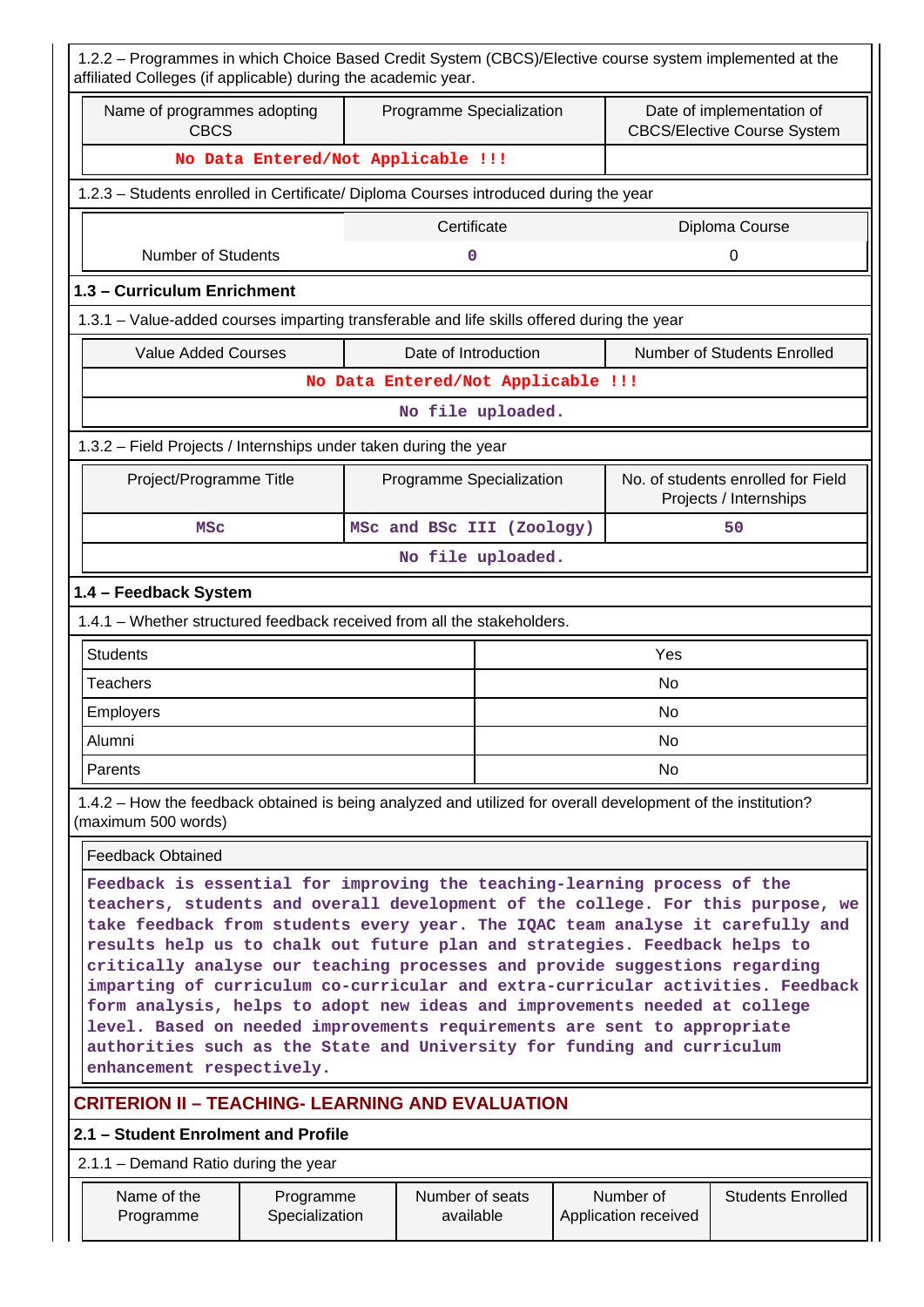| <b>BA</b>                                                                                                  |                                                                                                     | BA I, II, III |                      | 2160                                  |     | 610                                          | 407                                                                                                                 |  |
|------------------------------------------------------------------------------------------------------------|-----------------------------------------------------------------------------------------------------|---------------|----------------------|---------------------------------------|-----|----------------------------------------------|---------------------------------------------------------------------------------------------------------------------|--|
| <b>BSC</b>                                                                                                 | BSC I, II, III                                                                                      |               | 720                  |                                       | 522 |                                              | 321                                                                                                                 |  |
| <b>BCom</b>                                                                                                | BCom I, II, III                                                                                     |               | 720                  |                                       |     | 386                                          | 257                                                                                                                 |  |
| MA                                                                                                         | MA I, II                                                                                            |               | 720                  |                                       |     | 590                                          | 460                                                                                                                 |  |
| <b>MCom</b>                                                                                                | MCom I, II                                                                                          |               | 120                  |                                       |     | 312                                          | 103                                                                                                                 |  |
| <b>MSC</b>                                                                                                 | MSC I, II                                                                                           |               | 160                  |                                       |     | 230                                          | 113                                                                                                                 |  |
|                                                                                                            |                                                                                                     |               | View File            |                                       |     |                                              |                                                                                                                     |  |
| 2.2 - Catering to Student Diversity                                                                        |                                                                                                     |               |                      |                                       |     |                                              |                                                                                                                     |  |
| 2.2.1 - Student - Full time teacher ratio (current year data)                                              |                                                                                                     |               |                      |                                       |     |                                              |                                                                                                                     |  |
| Year                                                                                                       | Number of                                                                                           |               | Number of            | Number of                             |     | Number of                                    | Number of                                                                                                           |  |
|                                                                                                            | students enrolled                                                                                   |               | students enrolled    | fulltime teachers                     |     | fulltime teachers                            | teachers                                                                                                            |  |
|                                                                                                            | in the institution                                                                                  |               | in the institution   | available in the                      |     | available in the                             | teaching both UG                                                                                                    |  |
|                                                                                                            | (UG)                                                                                                |               | (PG)                 | institution                           |     | institution                                  | and PG courses                                                                                                      |  |
|                                                                                                            |                                                                                                     |               |                      | teaching only UG                      |     | teaching only PG                             |                                                                                                                     |  |
|                                                                                                            |                                                                                                     |               |                      | courses                               |     | courses                                      |                                                                                                                     |  |
| 2015                                                                                                       | 985                                                                                                 |               | 676                  | 10                                    |     | $\mathbf 0$                                  | 34                                                                                                                  |  |
| 2.3 - Teaching - Learning Process                                                                          |                                                                                                     |               |                      |                                       |     |                                              |                                                                                                                     |  |
| 2.3.1 - Percentage of teachers using ICT for effective teaching with Learning Management Systems (LMS), E- |                                                                                                     |               |                      |                                       |     |                                              |                                                                                                                     |  |
| learning resources etc. (current year data)                                                                |                                                                                                     |               |                      |                                       |     |                                              |                                                                                                                     |  |
|                                                                                                            |                                                                                                     |               |                      |                                       |     |                                              |                                                                                                                     |  |
| Number of                                                                                                  | Number of                                                                                           |               | <b>ICT Tools and</b> | Number of ICT                         |     | Numberof smart                               | E-resources and                                                                                                     |  |
| <b>Teachers on Roll</b>                                                                                    | teachers using                                                                                      |               | resources            | enabled                               |     | classrooms                                   | techniques used                                                                                                     |  |
|                                                                                                            | ICT (LMS, e-                                                                                        |               | available            | Classrooms                            |     |                                              |                                                                                                                     |  |
|                                                                                                            | Resources)                                                                                          |               |                      |                                       |     |                                              |                                                                                                                     |  |
| 44                                                                                                         | 9                                                                                                   |               | $\overline{4}$       | $\mathbf 0$                           |     | $\pmb{0}$                                    | 9                                                                                                                   |  |
|                                                                                                            |                                                                                                     |               |                      | No file uploaded.                     |     |                                              |                                                                                                                     |  |
|                                                                                                            |                                                                                                     |               |                      |                                       |     | View File of E-resources and techniques used |                                                                                                                     |  |
| 2.3.2 - Students mentoring system available in the institution? Give details. (maximum 500 words)          |                                                                                                     |               |                      |                                       |     |                                              |                                                                                                                     |  |
|                                                                                                            |                                                                                                     |               |                      |                                       |     |                                              | Each teacher along with principal behaves as mentor. Teachers continuously monitor, counsel (through career         |  |
|                                                                                                            | counselling cell), guide and motivate the students on different academic matters. They contact with |               |                      |                                       |     |                                              |                                                                                                                     |  |
|                                                                                                            |                                                                                                     |               |                      |                                       |     |                                              | parents/guardians in such a situation like academic irregularities, negative behavioral changes etc. Teachers       |  |
|                                                                                                            |                                                                                                     |               |                      |                                       |     |                                              | advise students on their career development guidance and support as well as encourage in their academic and         |  |
|                                                                                                            |                                                                                                     |               |                      |                                       |     |                                              | personal growth. Teachers also keep contact with students after classroom lectures and resolve their academic       |  |
|                                                                                                            |                                                                                                     |               |                      |                                       |     |                                              | problems. Feedback from the students provide valuable input in making necessary changes in mode of delivery         |  |
|                                                                                                            |                                                                                                     |               |                      |                                       |     |                                              |                                                                                                                     |  |
|                                                                                                            |                                                                                                     |               |                      | council organised by each department. |     |                                              | of content in the existing system. The teachers develop administrative and cultural quality through departmental    |  |
|                                                                                                            |                                                                                                     |               |                      |                                       |     |                                              |                                                                                                                     |  |
| Number of students enrolled in the                                                                         |                                                                                                     |               |                      | Number of fulltime teachers           |     |                                              | Mentor: Mentee Ratio                                                                                                |  |
| institution                                                                                                |                                                                                                     |               |                      |                                       |     |                                              |                                                                                                                     |  |
| 1661                                                                                                       |                                                                                                     |               | 44                   |                                       |     | 1:38                                         |                                                                                                                     |  |
| 2.4 - Teacher Profile and Quality                                                                          |                                                                                                     |               |                      |                                       |     |                                              |                                                                                                                     |  |
| 2.4.1 - Number of full time teachers appointed during the year                                             |                                                                                                     |               |                      |                                       |     |                                              |                                                                                                                     |  |
|                                                                                                            |                                                                                                     |               |                      |                                       |     |                                              |                                                                                                                     |  |
| No. of sanctioned<br>No. of filled positions<br>positions                                                  |                                                                                                     |               |                      | Vacant positions                      |     | Positions filled during<br>the current year  | No. of faculty with<br>Ph.D                                                                                         |  |
|                                                                                                            |                                                                                                     |               |                      |                                       |     |                                              |                                                                                                                     |  |
| 43                                                                                                         | 44                                                                                                  |               | 0                    |                                       |     | 0                                            | 32                                                                                                                  |  |
|                                                                                                            |                                                                                                     |               |                      |                                       |     |                                              | 2.4.2 - Honours and recognition received by teachers (received awards, recognition, fellowships at State, National, |  |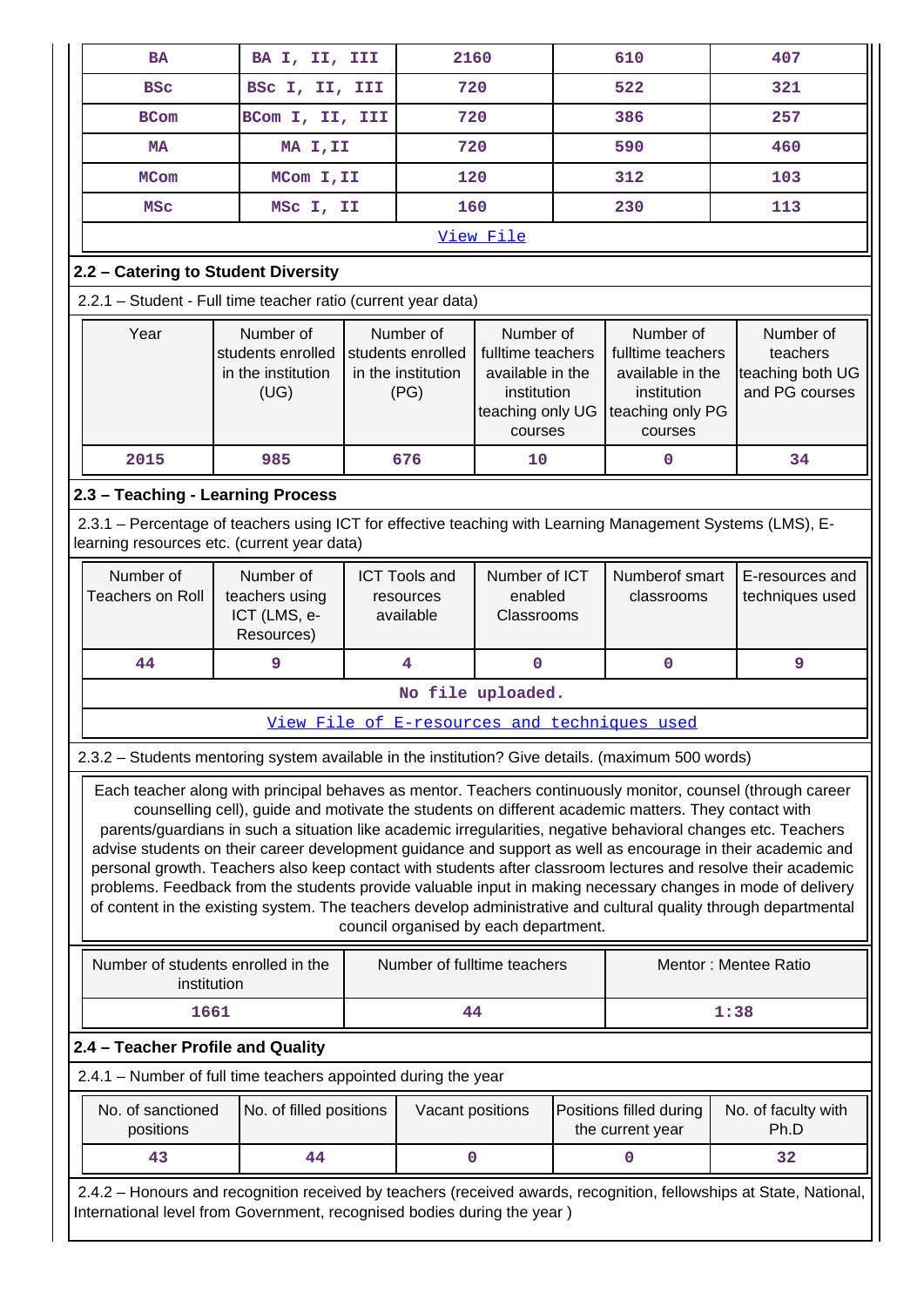| Year of Award                                                                                                                                                                                                                                                                                                                                                                                                                                                                                                                                                                                                                                 | Name of full time teachers<br>receiving awards from<br>state level, national level,<br>international level |               | Designation |                                                                |  | Name of the award,<br>fellowship, received from<br>Government or recognized<br>bodies |  |            |
|-----------------------------------------------------------------------------------------------------------------------------------------------------------------------------------------------------------------------------------------------------------------------------------------------------------------------------------------------------------------------------------------------------------------------------------------------------------------------------------------------------------------------------------------------------------------------------------------------------------------------------------------------|------------------------------------------------------------------------------------------------------------|---------------|-------------|----------------------------------------------------------------|--|---------------------------------------------------------------------------------------|--|------------|
| No Data Entered/Not Applicable !!!                                                                                                                                                                                                                                                                                                                                                                                                                                                                                                                                                                                                            |                                                                                                            |               |             |                                                                |  |                                                                                       |  |            |
| No file uploaded.                                                                                                                                                                                                                                                                                                                                                                                                                                                                                                                                                                                                                             |                                                                                                            |               |             |                                                                |  |                                                                                       |  |            |
| 2.5 - Evaluation Process and Reforms                                                                                                                                                                                                                                                                                                                                                                                                                                                                                                                                                                                                          |                                                                                                            |               |             |                                                                |  |                                                                                       |  |            |
| 2.5.1 – Number of days from the date of semester-end/ year- end examination till the declaration of results during<br>the year                                                                                                                                                                                                                                                                                                                                                                                                                                                                                                                |                                                                                                            |               |             |                                                                |  |                                                                                       |  |            |
| Programme Name                                                                                                                                                                                                                                                                                                                                                                                                                                                                                                                                                                                                                                | Programme Code                                                                                             | Semester/year |             | Last date of the last<br>semester-end/year-<br>end examination |  | Date of declaration of<br>results of semester-<br>end/year-end<br>examination         |  |            |
| <b>MCom</b>                                                                                                                                                                                                                                                                                                                                                                                                                                                                                                                                                                                                                                   | MCom I, II                                                                                                 | Year          |             | 10/05/2016                                                     |  | 08/07/2016                                                                            |  |            |
| <b>MSC</b>                                                                                                                                                                                                                                                                                                                                                                                                                                                                                                                                                                                                                                    | MSC I, II                                                                                                  | Year          |             | 10/05/2016                                                     |  | 16/07/2016                                                                            |  |            |
| <b>MA</b>                                                                                                                                                                                                                                                                                                                                                                                                                                                                                                                                                                                                                                     | MA I, II                                                                                                   | Year          |             |                                                                |  | 10/05/2016                                                                            |  | 13/07/2016 |
| <b>BCom</b>                                                                                                                                                                                                                                                                                                                                                                                                                                                                                                                                                                                                                                   | BCom I, II , III                                                                                           | Year          |             | 15/04/2016                                                     |  | 10/06/2016                                                                            |  |            |
| <b>BSC</b>                                                                                                                                                                                                                                                                                                                                                                                                                                                                                                                                                                                                                                    | BSc I, II, III                                                                                             | Year          |             | 15/04/2016                                                     |  | 15/06/2016                                                                            |  |            |
| <b>BA</b>                                                                                                                                                                                                                                                                                                                                                                                                                                                                                                                                                                                                                                     | BA I, II, III                                                                                              | Year          |             | 15/04/2016                                                     |  | 18/06/2016                                                                            |  |            |
|                                                                                                                                                                                                                                                                                                                                                                                                                                                                                                                                                                                                                                               |                                                                                                            |               | View File   |                                                                |  |                                                                                       |  |            |
|                                                                                                                                                                                                                                                                                                                                                                                                                                                                                                                                                                                                                                               |                                                                                                            |               |             |                                                                |  |                                                                                       |  |            |
| 2.5.2 - Reforms initiated on Continuous Internal Evaluation(CIE) system at the institutional level (250 words)<br>Continuous internal evaluation is carried out by means of class tests, field<br>projects, seminars, industrial visits etc to enhance overall knowledge in<br>various subjects by the respective teachers. The college conducts various<br>competitions such as quiz, debate, essay, chart, model etc. through its various<br>departmental councils to evaluate summative performance of students. The<br>institution also encourages students to take part in the above events and also<br>gives prizes to best performers. |                                                                                                            |               |             |                                                                |  |                                                                                       |  |            |
| 2.5.3 - Academic calendar prepared and adhered for conduct of Examination and other related matters (250<br>words)                                                                                                                                                                                                                                                                                                                                                                                                                                                                                                                            |                                                                                                            |               |             |                                                                |  |                                                                                       |  |            |

 **The new academic session of the college begins in the first week of July. Admission forms for the U.G. programmes are made available from mid-June and the process of admission to the U.G. programmes commences in July and is completed up to 31¬¬¬st of July. Admission to P.G. courses starts just after the declaration of the results of the qualifying examination by the university and usually is completed at the end of August. Teaching usually starts on 16th July and 1st August at U.G. and P.G. levels, respectively. Each department has to prepare its own time-table in co-ordination with the central time-table committee in accordance to availability of time and space. Each department prepares the time-table giving a clear distribution of work load of the teachers. Evaluation of the students is carried out by means of an annual system of examination at UG and PG level conducted by the university which is supported by continuous internal examinations at departmental level. Annual exam starts from first week of March and results are declared by mid of June.**

#### **2.6 – Student Performance and Learning Outcomes**

 2.6.1 – Program outcomes, program specific outcomes and course outcomes for all programs offered by the institution are stated and displayed in website of the institution (to provide the weblink)

<https://hnbpgcollegenaini.org/page.php?id=54>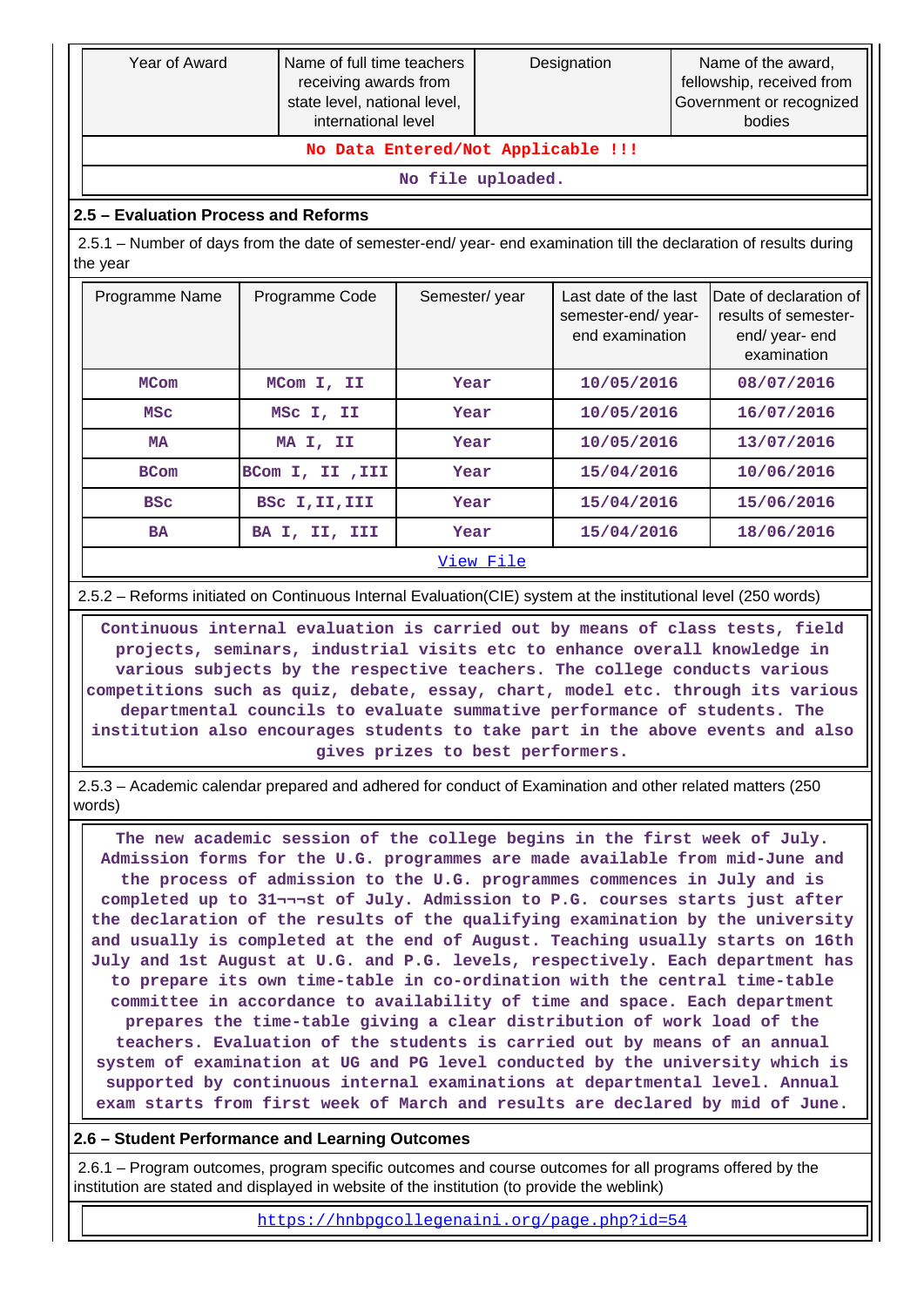|                  | 2.6.2 - Pass percentage of students |                         |                             |                                                                       |                                                              |                 |  |  |  |
|------------------|-------------------------------------|-------------------------|-----------------------------|-----------------------------------------------------------------------|--------------------------------------------------------------|-----------------|--|--|--|
|                  | Programme<br>Code                   | Programme<br>Name       | Programme<br>Specialization | Number of<br>students<br>appeared in the<br>final year<br>examination | Number of<br>students passed<br>in final year<br>examination | Pass Percentage |  |  |  |
|                  | <b>BA III</b>                       | <b>BA</b>               | <b>BA</b>                   | 349                                                                   | 343                                                          | 98.2            |  |  |  |
|                  | <b>BSC III</b>                      | <b>BSC</b>              | <b>BSC</b>                  | 70                                                                    | 70                                                           | 100             |  |  |  |
|                  | <b>BCom III</b>                     | <b>BCom</b>             | <b>BCom</b>                 | 74                                                                    | 72                                                           | 97.2            |  |  |  |
|                  | <b>MAII</b>                         | <b>MA</b><br><b>MSC</b> |                             | 188                                                                   | 180                                                          | 95.7            |  |  |  |
|                  | MSC II                              |                         |                             | 24                                                                    | 19                                                           | 79.1            |  |  |  |
|                  | MCom II<br><b>MCom</b>              |                         | <b>MCom</b>                 | 38                                                                    | 38                                                           | 100             |  |  |  |
| <u>View File</u> |                                     |                         |                             |                                                                       |                                                              |                 |  |  |  |

# **2.7 – Student Satisfaction Survey**

 2.7.1 – Student Satisfaction Survey (SSS) on overall institutional performance (Institution may design the questionnaire) (results and details be provided as weblink)

### **No Data Entered/Not Applicable !!!**

# **CRITERION III – RESEARCH, INNOVATIONS AND EXTENSION**

### **3.1 – Resource Mobilization for Research**

3.1.1 – Research funds sanctioned and received from various agencies, industry and other organisations

| Nature of the Project                                                                      | Duration       | Name of the funding<br>agency | Total grant<br>sanctioned | Amount received<br>during the year |
|--------------------------------------------------------------------------------------------|----------------|-------------------------------|---------------------------|------------------------------------|
| Any Other<br>(Specify)                                                                     | 00             | <b>NA</b>                     | $\mathbf 0$               | $\mathbf 0$                        |
| InternationalPr<br>ojects                                                                  | 00             | <b>NA</b>                     | 0                         | $\mathbf 0$                        |
| <b>Students</b><br>Research<br>Projects (Other<br>than compulsory<br>by the<br>University) | 00             | <b>NA</b>                     | $\mathbf 0$               | $\mathbf 0$                        |
| Projects<br>sponsored by<br>the University                                                 | 0 <sub>0</sub> | <b>NA</b>                     | $\mathbf 0$               | $\mathbf 0$                        |
| Industry<br>sponsored<br>Projects                                                          | 00             | <b>NA</b>                     | $\mathbf 0$               | $\mathbf 0$                        |
| Interdisciplina<br>ry Projects                                                             | 00             | <b>NA</b>                     | $\mathbf 0$               | $\mathbf 0$                        |
| Major Projects                                                                             | 00             | <b>NA</b>                     | $\mathbf 0$               | $\mathbf{O}$                       |
| Minor Projects                                                                             | 00             | <b>NA</b>                     | 0                         | $\mathbf 0$                        |
|                                                                                            |                | View File                     |                           |                                    |

### **3.2 – Innovation Ecosystem**

3.2.1 – Workshops/Seminars Conducted on Intellectual Property Rights (IPR) and Industry-Academia Innovative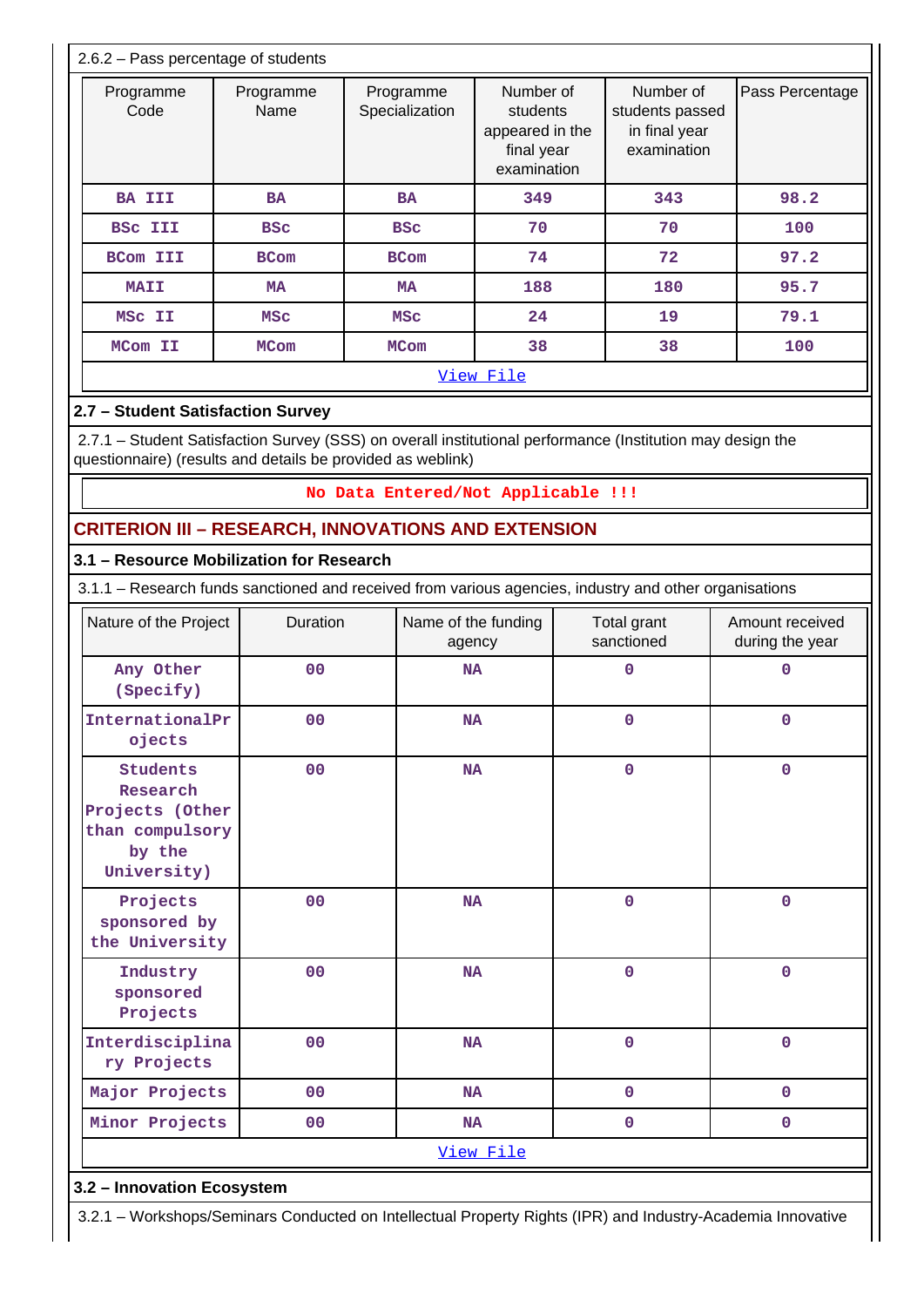| practices during the year                                                                            |                                                   |                 |                  |                   |                        |                                    |               |                                                                    |                                                                                                                    |  |  |
|------------------------------------------------------------------------------------------------------|---------------------------------------------------|-----------------|------------------|-------------------|------------------------|------------------------------------|---------------|--------------------------------------------------------------------|--------------------------------------------------------------------------------------------------------------------|--|--|
|                                                                                                      | Title of workshop/seminar                         |                 |                  | Name of the Dept. |                        |                                    |               | Date                                                               |                                                                                                                    |  |  |
|                                                                                                      |                                                   |                 |                  |                   |                        | No Data Entered/Not Applicable !!! |               |                                                                    |                                                                                                                    |  |  |
| 3.2.2 - Awards for Innovation won by Institution/Teachers/Research scholars/Students during the year |                                                   |                 |                  |                   |                        |                                    |               |                                                                    |                                                                                                                    |  |  |
| Title of the innovation                                                                              |                                                   | Name of Awardee |                  | Awarding Agency   |                        |                                    | Date of award |                                                                    | Category                                                                                                           |  |  |
|                                                                                                      |                                                   |                 |                  |                   |                        | No Data Entered/Not Applicable !!! |               |                                                                    |                                                                                                                    |  |  |
|                                                                                                      |                                                   |                 |                  | No file uploaded. |                        |                                    |               |                                                                    |                                                                                                                    |  |  |
| 3.2.3 – No. of Incubation centre created, start-ups incubated on campus during the year              |                                                   |                 |                  |                   |                        |                                    |               |                                                                    |                                                                                                                    |  |  |
| Incubation<br>Center                                                                                 | Name                                              |                 | Sponsered By     |                   |                        | Name of the<br>Start-up            |               | Nature of Start-<br>up                                             | Date of<br>Commencement                                                                                            |  |  |
|                                                                                                      |                                                   |                 |                  |                   |                        | No Data Entered/Not Applicable !!! |               |                                                                    |                                                                                                                    |  |  |
|                                                                                                      |                                                   |                 |                  | No file uploaded. |                        |                                    |               |                                                                    |                                                                                                                    |  |  |
| 3.3 - Research Publications and Awards                                                               |                                                   |                 |                  |                   |                        |                                    |               |                                                                    |                                                                                                                    |  |  |
| 3.3.1 - Incentive to the teachers who receive recognition/awards                                     |                                                   |                 |                  |                   |                        |                                    |               |                                                                    |                                                                                                                    |  |  |
|                                                                                                      | <b>State</b>                                      |                 |                  | National          |                        |                                    |               | International                                                      |                                                                                                                    |  |  |
|                                                                                                      |                                                   |                 |                  |                   |                        | No Data Entered/Not Applicable !!! |               |                                                                    |                                                                                                                    |  |  |
| 3.3.2 - Ph. Ds awarded during the year (applicable for PG College, Research Center)                  |                                                   |                 |                  |                   |                        |                                    |               |                                                                    |                                                                                                                    |  |  |
|                                                                                                      | Number of PhD's Awarded<br>Name of the Department |                 |                  |                   |                        |                                    |               |                                                                    |                                                                                                                    |  |  |
|                                                                                                      |                                                   |                 |                  |                   |                        | No Data Entered/Not Applicable !!! |               |                                                                    |                                                                                                                    |  |  |
| 3.3.3 - Research Publications in the Journals notified on UGC website during the year                |                                                   |                 |                  |                   |                        |                                    |               |                                                                    |                                                                                                                    |  |  |
| <b>Type</b>                                                                                          |                                                   |                 | Department       |                   | Number of Publication  |                                    |               |                                                                    | Average Impact Factor (if<br>any)                                                                                  |  |  |
| International                                                                                        |                                                   |                 | Physics          |                   | 2                      |                                    |               | 1.5                                                                |                                                                                                                    |  |  |
|                                                                                                      |                                                   |                 |                  |                   | View File              |                                    |               |                                                                    |                                                                                                                    |  |  |
| Proceedings per Teacher during the year                                                              |                                                   |                 |                  |                   |                        |                                    |               |                                                                    | 3.3.4 – Books and Chapters in edited Volumes / Books published, and papers in National/International Conference    |  |  |
|                                                                                                      | Department                                        |                 |                  |                   |                        |                                    |               | Number of Publication                                              |                                                                                                                    |  |  |
|                                                                                                      | Home science                                      |                 |                  |                   |                        |                                    |               | $\mathbf{2}$                                                       |                                                                                                                    |  |  |
|                                                                                                      | Commerce                                          |                 |                  |                   |                        |                                    |               | 3                                                                  |                                                                                                                    |  |  |
|                                                                                                      | Philosophy                                        |                 |                  |                   |                        |                                    |               | 1                                                                  |                                                                                                                    |  |  |
|                                                                                                      | Mil. Science                                      |                 |                  |                   |                        |                                    |               | 3                                                                  |                                                                                                                    |  |  |
|                                                                                                      | Pol. Science                                      |                 |                  |                   |                        |                                    |               | $\overline{2}$                                                     |                                                                                                                    |  |  |
|                                                                                                      | Physics                                           |                 |                  |                   |                        |                                    |               | $\overline{\mathbf{4}}$                                            |                                                                                                                    |  |  |
|                                                                                                      |                                                   |                 |                  |                   | View File              |                                    |               |                                                                    |                                                                                                                    |  |  |
| Web of Science or PubMed/ Indian Citation Index                                                      |                                                   |                 |                  |                   |                        |                                    |               |                                                                    | 3.3.5 - Bibliometrics of the publications during the last Academic year based on average citation index in Scopus/ |  |  |
| Title of the<br>Paper                                                                                | Name of<br>Author                                 |                 | Title of journal |                   | Year of<br>publication | <b>Citation Index</b>              |               | Institutional<br>affiliation as<br>mentioned in<br>the publication | Number of<br>citations<br>excluding self<br>citation                                                               |  |  |
|                                                                                                      |                                                   |                 |                  |                   |                        | No Data Entered/Not Applicable !!! |               |                                                                    |                                                                                                                    |  |  |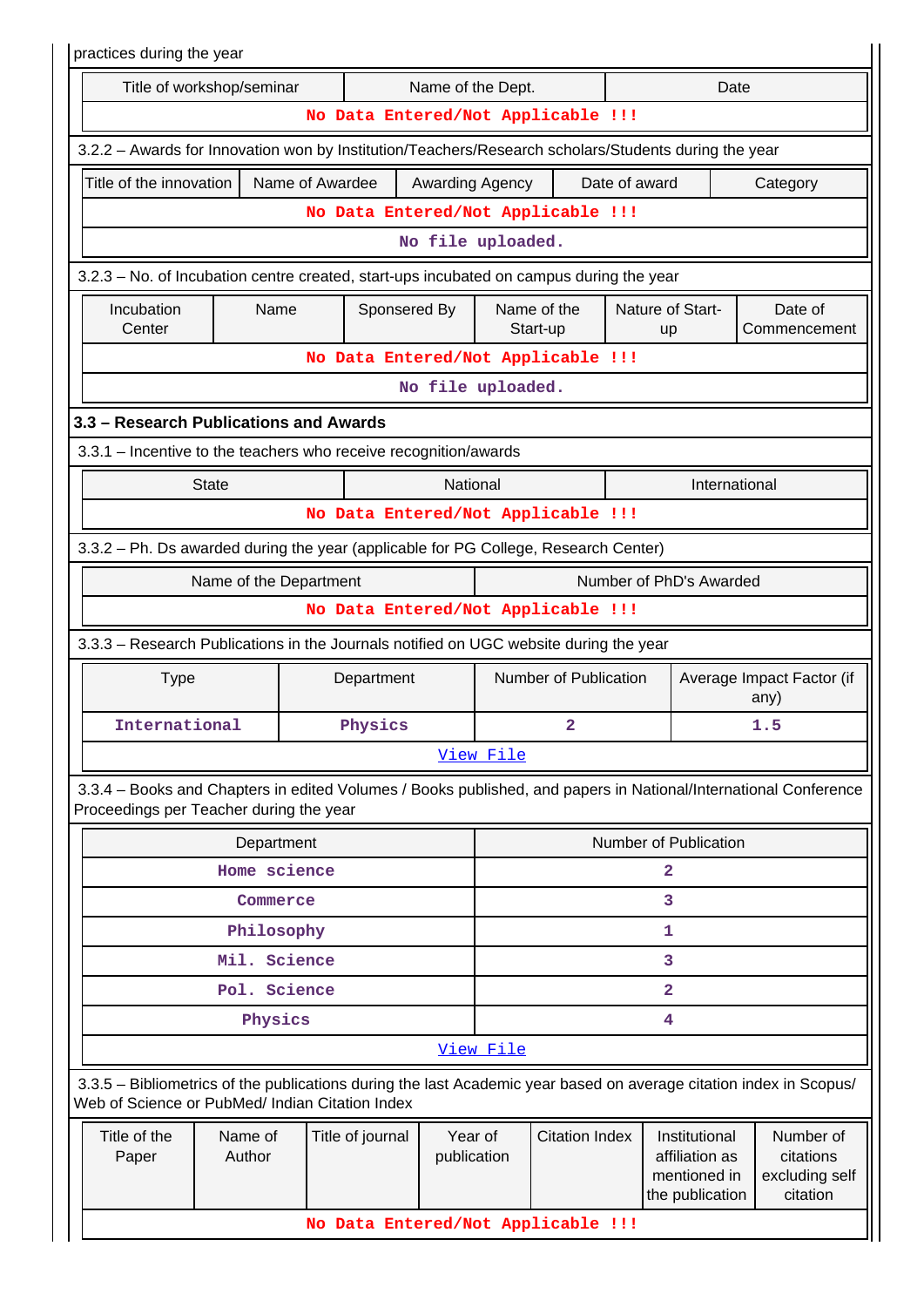|                                                                                                                                                                                                                    | No file uploaded.  |                                                    |                                           |                                                     |                                                          |                                                      |     |                                                                    |  |  |  |
|--------------------------------------------------------------------------------------------------------------------------------------------------------------------------------------------------------------------|--------------------|----------------------------------------------------|-------------------------------------------|-----------------------------------------------------|----------------------------------------------------------|------------------------------------------------------|-----|--------------------------------------------------------------------|--|--|--|
| 3.3.6 - h-Index of the Institutional Publications during the year. (based on Scopus/ Web of science)                                                                                                               |                    |                                                    |                                           |                                                     |                                                          |                                                      |     |                                                                    |  |  |  |
| Title of the<br>Paper                                                                                                                                                                                              | Name of<br>Author  | Title of journal                                   | Year of<br>publication                    |                                                     | h-index                                                  | Number of<br>citations<br>excluding self<br>citation |     | Institutional<br>affiliation as<br>mentioned in<br>the publication |  |  |  |
|                                                                                                                                                                                                                    |                    | No Data Entered/Not Applicable !!!                 |                                           |                                                     |                                                          |                                                      |     |                                                                    |  |  |  |
|                                                                                                                                                                                                                    |                    |                                                    | No file uploaded.                         |                                                     |                                                          |                                                      |     |                                                                    |  |  |  |
| 3.3.7 - Faculty participation in Seminars/Conferences and Symposia during the year:                                                                                                                                |                    |                                                    |                                           |                                                     |                                                          |                                                      |     |                                                                    |  |  |  |
| Number of Faculty                                                                                                                                                                                                  |                    | International                                      | National                                  |                                                     | <b>State</b>                                             |                                                      |     | Local                                                              |  |  |  |
| Attended/Semina<br>rs/Workshops                                                                                                                                                                                    |                    | 1                                                  | 5                                         |                                                     | $\mathbf 0$                                              |                                                      |     | 1                                                                  |  |  |  |
| Presented<br>papers                                                                                                                                                                                                |                    | 6                                                  | 24                                        |                                                     | 0                                                        |                                                      |     | $\mathbf 0$                                                        |  |  |  |
|                                                                                                                                                                                                                    |                    |                                                    |                                           | View File                                           |                                                          |                                                      |     |                                                                    |  |  |  |
| 3.4 - Extension Activities                                                                                                                                                                                         |                    |                                                    |                                           |                                                     |                                                          |                                                      |     |                                                                    |  |  |  |
| 3.4.1 – Number of extension and outreach programmes conducted in collaboration with industry, community and<br>Non- Government Organisations through NSS/NCC/Red cross/Youth Red Cross (YRC) etc., during the year |                    |                                                    |                                           |                                                     |                                                          |                                                      |     |                                                                    |  |  |  |
| Title of the activities                                                                                                                                                                                            |                    | Organising unit/agency/<br>collaborating agency    |                                           |                                                     | Number of teachers<br>participated in such<br>activities |                                                      |     | Number of students<br>participated in such<br>activities           |  |  |  |
| 5 days camp                                                                                                                                                                                                        | Rovers and Rangers |                                                    |                                           | 2                                                   |                                                          |                                                      | 57  |                                                                    |  |  |  |
| 1 day Camp                                                                                                                                                                                                         |                    |                                                    |                                           |                                                     | 1                                                        |                                                      |     | 50                                                                 |  |  |  |
| 7 days camp                                                                                                                                                                                                        |                    | <b>NSS</b>                                         |                                           |                                                     | 1                                                        |                                                      |     | 50                                                                 |  |  |  |
|                                                                                                                                                                                                                    |                    |                                                    |                                           | View File                                           |                                                          |                                                      |     |                                                                    |  |  |  |
| 3.4.2 - Awards and recognition received for extension activities from Government and other recognized bodies<br>during the year                                                                                    |                    |                                                    |                                           |                                                     |                                                          |                                                      |     |                                                                    |  |  |  |
| Name of the activity                                                                                                                                                                                               |                    | Award/Recognition                                  |                                           |                                                     | <b>Awarding Bodies</b>                                   |                                                      |     | Number of students<br><b>Benefited</b>                             |  |  |  |
|                                                                                                                                                                                                                    |                    | No Data Entered/Not Applicable !!!                 |                                           |                                                     |                                                          |                                                      |     |                                                                    |  |  |  |
|                                                                                                                                                                                                                    |                    |                                                    | No file uploaded.                         |                                                     |                                                          |                                                      |     |                                                                    |  |  |  |
| 3.4.3 - Students participating in extension activities with Government Organisations, Non-Government<br>Organisations and programmes such as Swachh Bharat, Aids Awareness, Gender Issue, etc. during the year     |                    |                                                    |                                           |                                                     |                                                          |                                                      |     |                                                                    |  |  |  |
| Name of the scheme                                                                                                                                                                                                 |                    | Organising unit/Agen<br>cy/collaborating<br>agency |                                           | Name of the activity                                | Number of teachers<br>participated in such<br>activites  |                                                      |     | Number of students<br>participated in such<br>activites            |  |  |  |
| Plantation                                                                                                                                                                                                         |                    | College level<br>with rovers-<br>rangers           | Plantation<br>drives in<br>college campus |                                                     | 30                                                       |                                                      |     | 100                                                                |  |  |  |
| Youth Day                                                                                                                                                                                                          | College level      |                                                    |                                           | Lecture on<br>Gender and<br>youth related<br>issues |                                                          |                                                      | 150 |                                                                    |  |  |  |
| Campus Cleaning<br>programme                                                                                                                                                                                       |                    | College level                                      | Cleaning drives<br>by staff and           |                                                     | 35                                                       |                                                      |     | 125                                                                |  |  |  |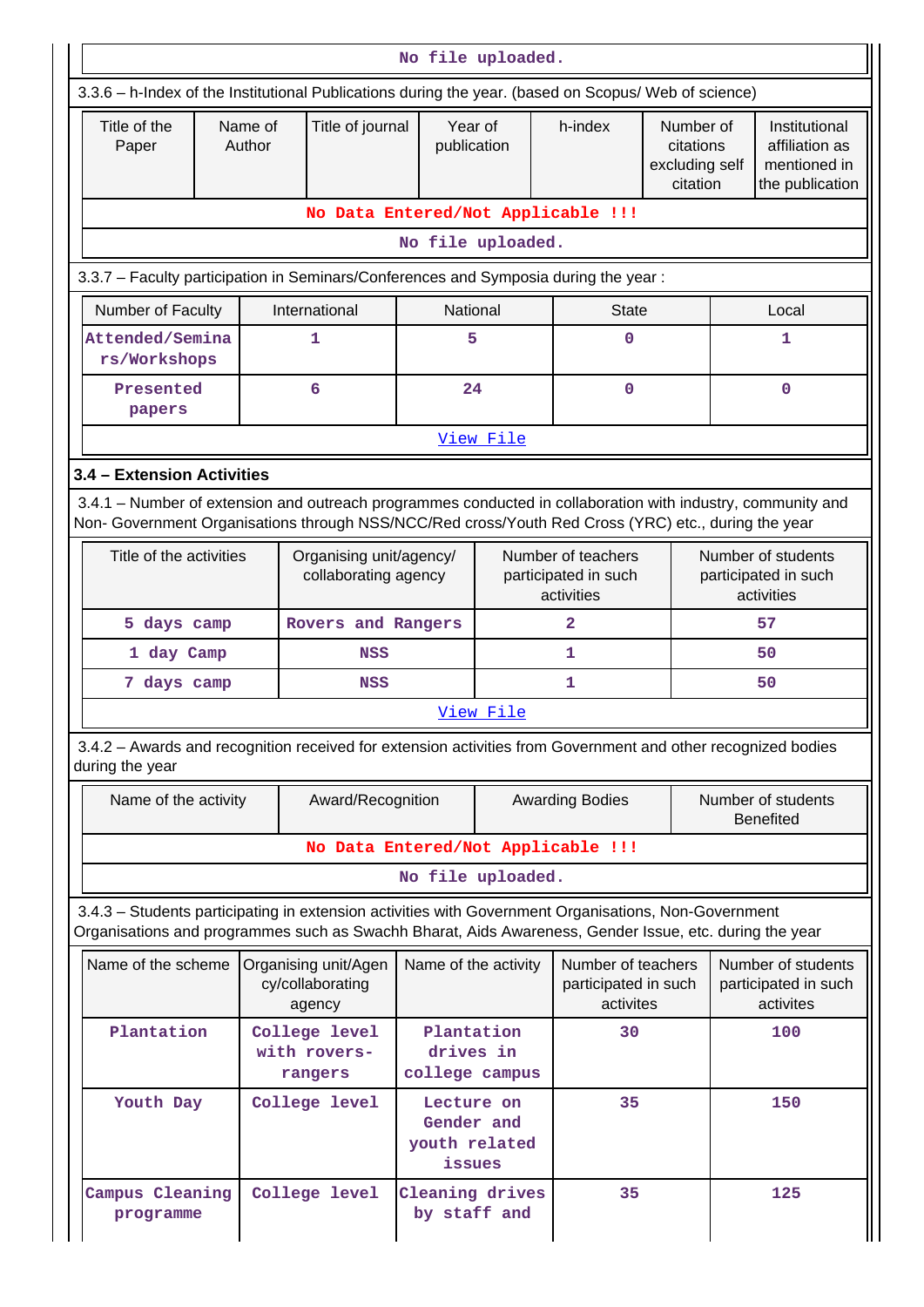|                                                                                                                                                          |                         |                                |                                                                                                   |                                                        | students in the<br>campus |                    |                                |  |                                                           |  |
|----------------------------------------------------------------------------------------------------------------------------------------------------------|-------------------------|--------------------------------|---------------------------------------------------------------------------------------------------|--------------------------------------------------------|---------------------------|--------------------|--------------------------------|--|-----------------------------------------------------------|--|
| Human Rights<br>Day                                                                                                                                      |                         | College level                  |                                                                                                   | Rally and<br>seminar to<br>create<br>awareness         |                           |                    | 20                             |  | 70                                                        |  |
| Swachchhta<br>mission                                                                                                                                    |                         | College level<br>with NSS unit |                                                                                                   | Cleanliness<br>drives, rally<br>to create<br>awareness |                           |                    | 20                             |  | 100                                                       |  |
|                                                                                                                                                          |                         |                                |                                                                                                   |                                                        | <u>View File</u>          |                    |                                |  |                                                           |  |
| 3.5 - Collaborations                                                                                                                                     |                         |                                |                                                                                                   |                                                        |                           |                    |                                |  |                                                           |  |
| 3.5.1 – Number of Collaborative activities for research, faculty exchange, student exchange during the year                                              |                         |                                |                                                                                                   |                                                        |                           |                    |                                |  |                                                           |  |
| Nature of activity                                                                                                                                       | Participant             | Source of financial support    |                                                                                                   |                                                        |                           | Duration           |                                |  |                                                           |  |
|                                                                                                                                                          |                         |                                |                                                                                                   | No Data Entered/Not Applicable !!!                     |                           |                    |                                |  |                                                           |  |
| No file uploaded.                                                                                                                                        |                         |                                |                                                                                                   |                                                        |                           |                    |                                |  |                                                           |  |
| 3.5.2 - Linkages with institutions/industries for internship, on-the- job training, project work, sharing of research<br>facilities etc. during the year |                         |                                |                                                                                                   |                                                        |                           |                    |                                |  |                                                           |  |
| Nature of linkage                                                                                                                                        | Title of the<br>linkage |                                | Name of the<br>partnering<br>institution/<br>industry<br>/research lab<br>with contact<br>details |                                                        | <b>Duration From</b>      |                    | <b>Duration To</b>             |  | Participant                                               |  |
|                                                                                                                                                          |                         |                                |                                                                                                   | No Data Entered/Not Applicable !!!                     |                           |                    |                                |  |                                                           |  |
|                                                                                                                                                          |                         |                                |                                                                                                   |                                                        | No file uploaded.         |                    |                                |  |                                                           |  |
| 3.5.3 - MoUs signed with institutions of national, international importance, other universities, industries, corporate<br>houses etc. during the year    |                         |                                |                                                                                                   |                                                        |                           |                    |                                |  |                                                           |  |
| Organisation                                                                                                                                             |                         |                                | Date of MoU signed                                                                                |                                                        |                           | Purpose/Activities |                                |  | Number of<br>students/teachers<br>participated under MoUs |  |
|                                                                                                                                                          |                         |                                |                                                                                                   | No Data Entered/Not Applicable !!!                     |                           |                    |                                |  |                                                           |  |
|                                                                                                                                                          |                         |                                |                                                                                                   |                                                        | No file uploaded.         |                    |                                |  |                                                           |  |
| <b>CRITERION IV - INFRASTRUCTURE AND LEARNING RESOURCES</b>                                                                                              |                         |                                |                                                                                                   |                                                        |                           |                    |                                |  |                                                           |  |
| 4.1 - Physical Facilities                                                                                                                                |                         |                                |                                                                                                   |                                                        |                           |                    |                                |  |                                                           |  |
| 4.1.1 – Budget allocation, excluding salary for infrastructure augmentation during the year                                                              |                         |                                |                                                                                                   |                                                        |                           |                    |                                |  |                                                           |  |
| Budget allocated for infrastructure augmentation                                                                                                         |                         |                                |                                                                                                   |                                                        |                           |                    |                                |  | Budget utilized for infrastructure development            |  |
|                                                                                                                                                          | 3819090                 |                                |                                                                                                   |                                                        |                           |                    | 410000                         |  |                                                           |  |
| 4.1.2 - Details of augmentation in infrastructure facilities during the year                                                                             |                         |                                |                                                                                                   |                                                        |                           |                    |                                |  |                                                           |  |
|                                                                                                                                                          | <b>Facilities</b>       |                                |                                                                                                   |                                                        |                           |                    | <b>Existing or Newly Added</b> |  |                                                           |  |
| Value of the equipment purchased<br>during the year (rs. in lakhs)                                                                                       |                         |                                |                                                                                                   |                                                        | Existing                  |                    |                                |  |                                                           |  |
| Number of important equipments<br>purchased (Greater than 1-0 lakh)                                                                                      |                         | Existing                       |                                                                                                   |                                                        |                           |                    |                                |  |                                                           |  |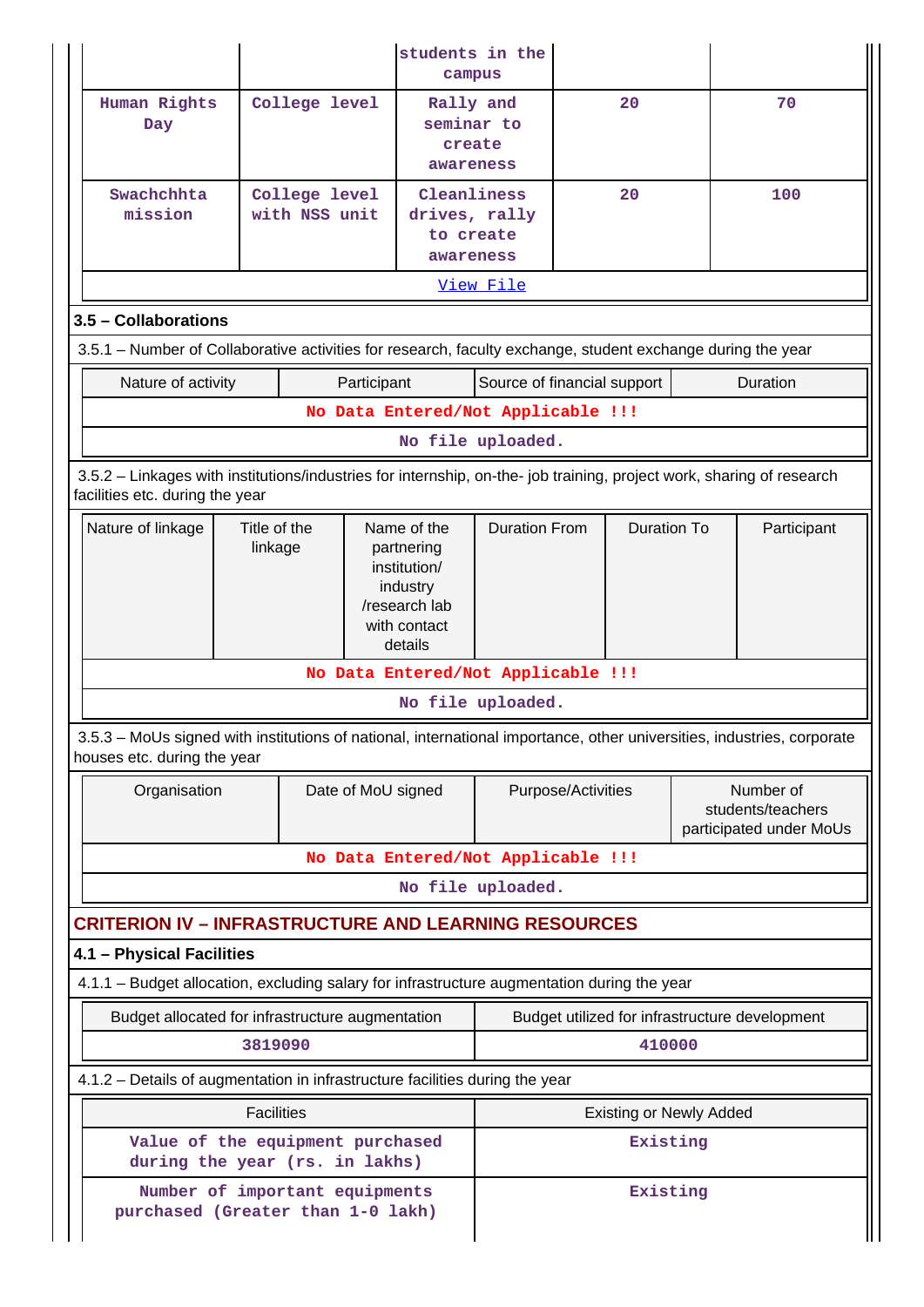|                                                                                                                                                                                                                                                         | during the current year                                                     |          |                                    |                            |              |                     |              |                                          |                 |             |                              |         |               |
|---------------------------------------------------------------------------------------------------------------------------------------------------------------------------------------------------------------------------------------------------------|-----------------------------------------------------------------------------|----------|------------------------------------|----------------------------|--------------|---------------------|--------------|------------------------------------------|-----------------|-------------|------------------------------|---------|---------------|
|                                                                                                                                                                                                                                                         | Campus Area                                                                 |          |                                    |                            |              |                     |              |                                          | Existing        |             |                              |         |               |
|                                                                                                                                                                                                                                                         | Class rooms                                                                 |          |                                    |                            |              |                     |              |                                          | Existing        |             |                              |         |               |
|                                                                                                                                                                                                                                                         | Laboratories                                                                |          |                                    |                            |              |                     |              |                                          | Existing        |             |                              |         |               |
|                                                                                                                                                                                                                                                         | Classrooms with LCD facilities                                              |          |                                    |                            |              |                     |              |                                          | Existing        |             |                              |         |               |
|                                                                                                                                                                                                                                                         | Classrooms with Wi-Fi OR LAN                                                |          |                                    |                            |              |                     |              |                                          | Newly Added     |             |                              |         |               |
|                                                                                                                                                                                                                                                         |                                                                             |          |                                    |                            |              | View File           |              |                                          |                 |             |                              |         |               |
| 4.2 - Library as a Learning Resource                                                                                                                                                                                                                    |                                                                             |          |                                    |                            |              |                     |              |                                          |                 |             |                              |         |               |
|                                                                                                                                                                                                                                                         | 4.2.1 - Library is automated {Integrated Library Management System (ILMS)}  |          |                                    |                            |              |                     |              |                                          |                 |             |                              |         |               |
|                                                                                                                                                                                                                                                         | Name of the ILMS<br>Nature of automation (fully<br>software<br>or patially) |          |                                    |                            |              |                     |              | Version                                  |                 |             | Year of automation           |         |               |
| <b>INFLIBNET</b>                                                                                                                                                                                                                                        |                                                                             |          | Partially                          |                            |              |                     |              | $\mathbf 0$                              |                 |             |                              | 2015    |               |
| 4.2.2 - Library Services                                                                                                                                                                                                                                |                                                                             |          |                                    |                            |              |                     |              |                                          |                 |             |                              |         |               |
| Library<br>Service Type                                                                                                                                                                                                                                 |                                                                             | Existing |                                    |                            |              | Newly Added         |              |                                          |                 |             | Total                        |         |               |
| <b>Text Books</b>                                                                                                                                                                                                                                       | 15551                                                                       |          | 2651568                            |                            | $\mathbf{0}$ |                     |              | $\mathbf 0$                              |                 | 15551       |                              |         | 2651568       |
| Reference<br><b>Books</b>                                                                                                                                                                                                                               | 2227                                                                        |          | 250000                             |                            | $\mathbf 0$  |                     |              | 0                                        |                 | 2227        |                              |         | 250000        |
| e-Books                                                                                                                                                                                                                                                 | $\mathbf 0$<br>$\mathbf{0}$                                                 |          |                                    |                            | 3135000      |                     | 25000        |                                          |                 | 3135000     |                              |         | 25000         |
| Journals                                                                                                                                                                                                                                                | $\mathbf 0$                                                                 |          | $\mathbf{O}$                       |                            | $\mathbf{0}$ |                     | $\mathbf{0}$ |                                          |                 | $\mathbf 0$ |                              |         | $\mathbf{0}$  |
| e-Journals                                                                                                                                                                                                                                              | $\mathbf 0$<br>0                                                            |          |                                    |                            |              | 60000               | 25000        |                                          |                 | 60000       |                              |         | 25000         |
| Digital<br>Database                                                                                                                                                                                                                                     | 0<br>0                                                                      |          |                                    | $\mathbf 0$                |              | 0                   |              |                                          | $\mathbf 0$     |             |                              | 0       |               |
| CD & Video                                                                                                                                                                                                                                              | 0                                                                           |          | $\mathbf{O}$                       |                            | $\mathbf{O}$ |                     |              | $\mathbf 0$                              |                 | $\mathbf 0$ |                              |         | 0             |
| Library<br>Automation                                                                                                                                                                                                                                   | $\mathbf 0$                                                                 |          | 0                                  |                            | $\mathbf 0$  | $\pmb{0}$           |              | $\mathbf 0$                              |                 |             | 0                            |         |               |
| Weeding<br>(hard &<br>soft)                                                                                                                                                                                                                             | $\mathbf 0$                                                                 |          | $\mathbf 0$                        |                            | $\mathbf{0}$ |                     |              | $\mathbf 0$                              |                 | $\mathbf 0$ |                              |         | $\mathbf 0$   |
| Others (spe<br>cify)                                                                                                                                                                                                                                    | 0                                                                           |          | $\mathbf 0$                        |                            | 56           |                     |              | 780                                      |                 | 56          |                              |         | 780           |
|                                                                                                                                                                                                                                                         |                                                                             |          |                                    |                            |              | View File           |              |                                          |                 |             |                              |         |               |
| 4.2.3 - E-content developed by teachers such as: e-PG- Pathshala, CEC (under e-PG- Pathshala CEC (Under<br>Graduate) SWAYAM other MOOCs platform NPTEL/NMEICT/any other Government initiatives & institutional<br>(Learning Management System (LMS) etc |                                                                             |          |                                    |                            |              |                     |              |                                          |                 |             |                              |         |               |
| Name of the Teacher                                                                                                                                                                                                                                     |                                                                             |          | Name of the Module                 |                            |              |                     |              | Platform on which module<br>is developed |                 |             | Date of launching e-         | content |               |
|                                                                                                                                                                                                                                                         |                                                                             |          | No Data Entered/Not Applicable !!! |                            |              |                     |              |                                          |                 |             |                              |         |               |
|                                                                                                                                                                                                                                                         |                                                                             |          |                                    |                            |              | No file uploaded.   |              |                                          |                 |             |                              |         |               |
| 4.3 - IT Infrastructure                                                                                                                                                                                                                                 |                                                                             |          |                                    |                            |              |                     |              |                                          |                 |             |                              |         |               |
| 4.3.1 - Technology Upgradation (overall)                                                                                                                                                                                                                |                                                                             |          |                                    |                            |              |                     |              |                                          |                 |             |                              |         |               |
| <b>Type</b>                                                                                                                                                                                                                                             | <b>Total Co</b><br>Computer<br>Lab<br>mputers                               |          | Internet                           | <b>Browsing</b><br>centers |              | Computer<br>Centers |              | Office                                   | Departme<br>nts |             | Available<br><b>Bandwidt</b> |         | <b>Others</b> |
|                                                                                                                                                                                                                                                         |                                                                             |          |                                    |                            |              |                     |              |                                          |                 |             |                              |         |               |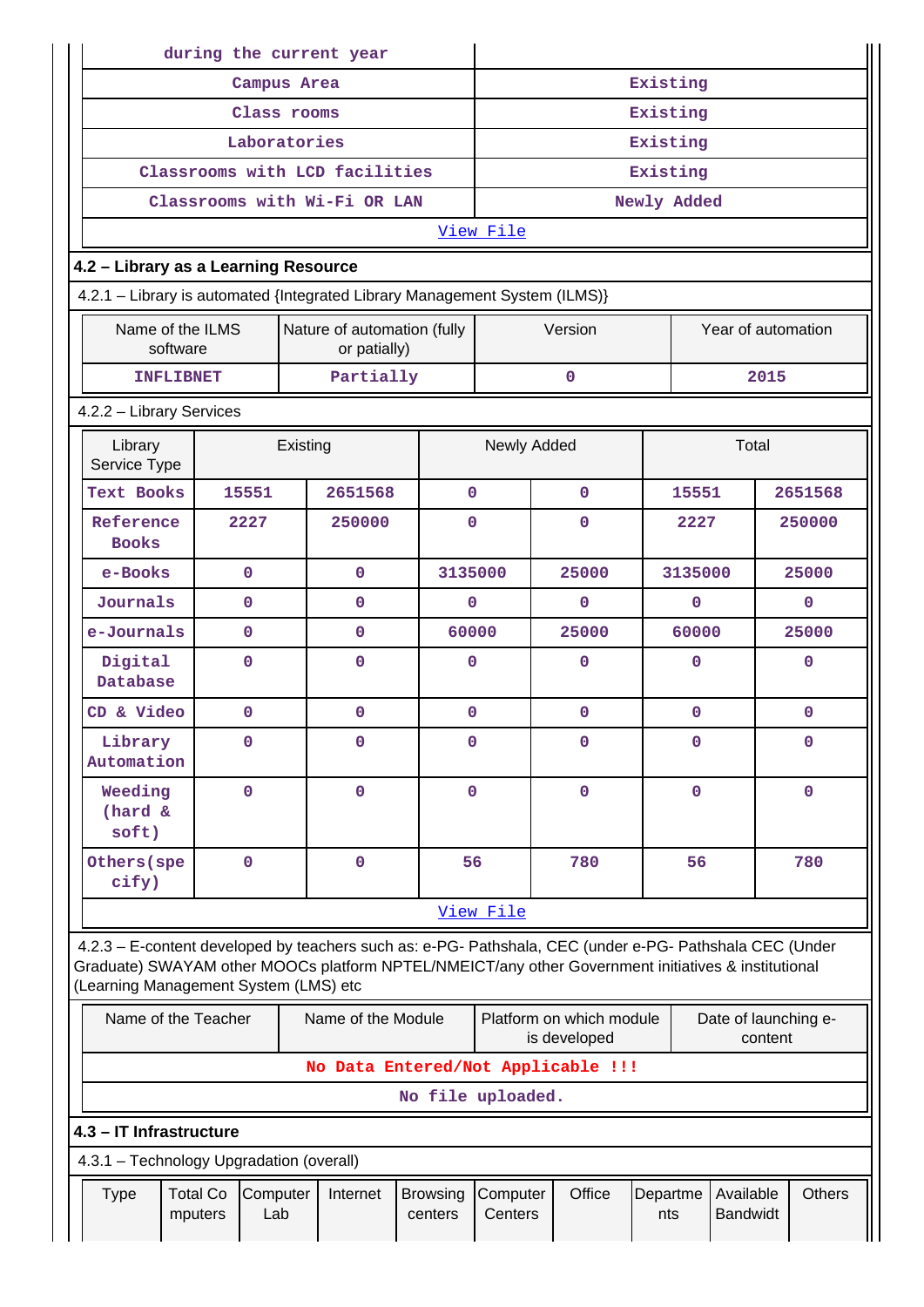|                                                                                                                                                                                                                                                                                                                                                                                                                                                                                                                                                                                                                                                                                                                                                                                                                                                                                                                                                                                                                                                                                                                                                                                                                                                                                                                                                                                                                                                                                                                                                                                                                                                                                                                                                                                                                                                                                                                                                                                                                                                                                                                                                                                                                                                                                                                                                                                                 |   |              |              |                                    |                |                         |   | h (MBPS/<br>GBPS) |              |  |  |  |
|-------------------------------------------------------------------------------------------------------------------------------------------------------------------------------------------------------------------------------------------------------------------------------------------------------------------------------------------------------------------------------------------------------------------------------------------------------------------------------------------------------------------------------------------------------------------------------------------------------------------------------------------------------------------------------------------------------------------------------------------------------------------------------------------------------------------------------------------------------------------------------------------------------------------------------------------------------------------------------------------------------------------------------------------------------------------------------------------------------------------------------------------------------------------------------------------------------------------------------------------------------------------------------------------------------------------------------------------------------------------------------------------------------------------------------------------------------------------------------------------------------------------------------------------------------------------------------------------------------------------------------------------------------------------------------------------------------------------------------------------------------------------------------------------------------------------------------------------------------------------------------------------------------------------------------------------------------------------------------------------------------------------------------------------------------------------------------------------------------------------------------------------------------------------------------------------------------------------------------------------------------------------------------------------------------------------------------------------------------------------------------------------------|---|--------------|--------------|------------------------------------|----------------|-------------------------|---|-------------------|--------------|--|--|--|
| Existin<br>$\mathbf{g}$                                                                                                                                                                                                                                                                                                                                                                                                                                                                                                                                                                                                                                                                                                                                                                                                                                                                                                                                                                                                                                                                                                                                                                                                                                                                                                                                                                                                                                                                                                                                                                                                                                                                                                                                                                                                                                                                                                                                                                                                                                                                                                                                                                                                                                                                                                                                                                         | 7 | $\mathbf 0$  | 7            | 3                                  | $\mathbf{2}$   | $\overline{2}$          | 0 | 4                 | $\mathbf 0$  |  |  |  |
| Added<br>$\mathbf{0}$                                                                                                                                                                                                                                                                                                                                                                                                                                                                                                                                                                                                                                                                                                                                                                                                                                                                                                                                                                                                                                                                                                                                                                                                                                                                                                                                                                                                                                                                                                                                                                                                                                                                                                                                                                                                                                                                                                                                                                                                                                                                                                                                                                                                                                                                                                                                                                           |   | $\mathbf{O}$ | $\mathbf{0}$ | $\mathbf 0$                        | $\Omega$       | $\mathbf 0$             | 0 | $\Omega$          | $\mathbf{0}$ |  |  |  |
| 7<br>Total                                                                                                                                                                                                                                                                                                                                                                                                                                                                                                                                                                                                                                                                                                                                                                                                                                                                                                                                                                                                                                                                                                                                                                                                                                                                                                                                                                                                                                                                                                                                                                                                                                                                                                                                                                                                                                                                                                                                                                                                                                                                                                                                                                                                                                                                                                                                                                                      |   | $\mathbf 0$  | 7            | 3                                  | $\overline{a}$ | $\overline{\mathbf{2}}$ | 0 | 4                 | 0            |  |  |  |
| 4.3.2 – Bandwidth available of internet connection in the Institution (Leased line)                                                                                                                                                                                                                                                                                                                                                                                                                                                                                                                                                                                                                                                                                                                                                                                                                                                                                                                                                                                                                                                                                                                                                                                                                                                                                                                                                                                                                                                                                                                                                                                                                                                                                                                                                                                                                                                                                                                                                                                                                                                                                                                                                                                                                                                                                                             |   |              |              |                                    |                |                         |   |                   |              |  |  |  |
| 4 MBPS/ GBPS                                                                                                                                                                                                                                                                                                                                                                                                                                                                                                                                                                                                                                                                                                                                                                                                                                                                                                                                                                                                                                                                                                                                                                                                                                                                                                                                                                                                                                                                                                                                                                                                                                                                                                                                                                                                                                                                                                                                                                                                                                                                                                                                                                                                                                                                                                                                                                                    |   |              |              |                                    |                |                         |   |                   |              |  |  |  |
| 4.3.3 - Facility for e-content                                                                                                                                                                                                                                                                                                                                                                                                                                                                                                                                                                                                                                                                                                                                                                                                                                                                                                                                                                                                                                                                                                                                                                                                                                                                                                                                                                                                                                                                                                                                                                                                                                                                                                                                                                                                                                                                                                                                                                                                                                                                                                                                                                                                                                                                                                                                                                  |   |              |              |                                    |                |                         |   |                   |              |  |  |  |
| Name of the e-content development facility<br>Provide the link of the videos and media centre and<br>recording facility                                                                                                                                                                                                                                                                                                                                                                                                                                                                                                                                                                                                                                                                                                                                                                                                                                                                                                                                                                                                                                                                                                                                                                                                                                                                                                                                                                                                                                                                                                                                                                                                                                                                                                                                                                                                                                                                                                                                                                                                                                                                                                                                                                                                                                                                         |   |              |              |                                    |                |                         |   |                   |              |  |  |  |
|                                                                                                                                                                                                                                                                                                                                                                                                                                                                                                                                                                                                                                                                                                                                                                                                                                                                                                                                                                                                                                                                                                                                                                                                                                                                                                                                                                                                                                                                                                                                                                                                                                                                                                                                                                                                                                                                                                                                                                                                                                                                                                                                                                                                                                                                                                                                                                                                 |   |              |              | No Data Entered/Not Applicable !!! |                |                         |   |                   |              |  |  |  |
| 4.4 - Maintenance of Campus Infrastructure                                                                                                                                                                                                                                                                                                                                                                                                                                                                                                                                                                                                                                                                                                                                                                                                                                                                                                                                                                                                                                                                                                                                                                                                                                                                                                                                                                                                                                                                                                                                                                                                                                                                                                                                                                                                                                                                                                                                                                                                                                                                                                                                                                                                                                                                                                                                                      |   |              |              |                                    |                |                         |   |                   |              |  |  |  |
| 4.4.1 – Expenditure incurred on maintenance of physical facilities and academic support facilities, excluding salary<br>component, during the year                                                                                                                                                                                                                                                                                                                                                                                                                                                                                                                                                                                                                                                                                                                                                                                                                                                                                                                                                                                                                                                                                                                                                                                                                                                                                                                                                                                                                                                                                                                                                                                                                                                                                                                                                                                                                                                                                                                                                                                                                                                                                                                                                                                                                                              |   |              |              |                                    |                |                         |   |                   |              |  |  |  |
| Assigned Budget on<br>Expenditure incurred on<br>Assigned budget on<br>Expenditure incurredon<br>academic facilities<br>maintenance of academic<br>physical facilities<br>maintenance of physical<br>facilites<br>facilities                                                                                                                                                                                                                                                                                                                                                                                                                                                                                                                                                                                                                                                                                                                                                                                                                                                                                                                                                                                                                                                                                                                                                                                                                                                                                                                                                                                                                                                                                                                                                                                                                                                                                                                                                                                                                                                                                                                                                                                                                                                                                                                                                                    |   |              |              |                                    |                |                         |   |                   |              |  |  |  |
| No Data Entered/Not Applicable !!!                                                                                                                                                                                                                                                                                                                                                                                                                                                                                                                                                                                                                                                                                                                                                                                                                                                                                                                                                                                                                                                                                                                                                                                                                                                                                                                                                                                                                                                                                                                                                                                                                                                                                                                                                                                                                                                                                                                                                                                                                                                                                                                                                                                                                                                                                                                                                              |   |              |              |                                    |                |                         |   |                   |              |  |  |  |
| 4.4.2 - Procedures and policies for maintaining and utilizing physical, academic and support facilities - laboratory,<br>library, sports complex, computers, classrooms etc. (maximum 500 words) (information to be available in<br>institutional Website, provide link)                                                                                                                                                                                                                                                                                                                                                                                                                                                                                                                                                                                                                                                                                                                                                                                                                                                                                                                                                                                                                                                                                                                                                                                                                                                                                                                                                                                                                                                                                                                                                                                                                                                                                                                                                                                                                                                                                                                                                                                                                                                                                                                        |   |              |              |                                    |                |                         |   |                   |              |  |  |  |
| The college being a government institution receives grant from the directorate,<br>Higher Education Department, Government of Uttar Pradesh, RUSA and UGC. Over<br>the years, college has utilized the grants as per UP government financial hand<br>book guidelines to maintain laboratories, library, Computers, Classrooms etc.<br>The In-charges of the above are fully authorised to take up adequate measures<br>to act upon their annual plan, well approved in advance by the principal of the<br>Institution. Before the beginning of the session the Heads of departments which<br>have laboratories and library as well as the in-charge of Sports, submit a<br>charter of requisitions and plan for further enhancement. The proposals are<br>thoroughly discussed by the members of the committees concerned under the<br>chairmanship of the Principal, and the recommendations are forwarded to the<br>government for the allocation of the funds. Besides this, the<br>office/departments are inspected periodically by the IQAC, the members of the<br>administration and principal and shortcomings if any in the functioning of<br>these facilities are found and redefined by the competent authorities. Also the<br>departments maintain stock registers for consumable and non-consumable items<br>and if any deficiency occurs they send requisitions to the Principal for the<br>purchase of essential items. At the beginning of the session, all departments<br>constitute departmental council which keep monitoring studentsrelated<br>facilities and inform the authorities in their periodic meetings about the<br>discrepancies or requisitions needed for improvements. As regards library,<br>requisitions for books are sought with the allocation of funds from each<br>department and the orders are placed by the librarian to various book selling<br>agencies through the tender system. In the Science departments, Laboratories<br>are maintained by the lab assistants under the supervision of the Heads and day<br>to day problems are sorted out by the departments in coordination with the In-<br>charge of the Faculty. Sports in-charge purchase of the Sports items is made<br>periodically as per requirements and the norms of NCTE. Regular maintenance of<br>classrooms is done by annual whitewashing, cleanliness drives and electrical |   |              |              |                                    |                |                         |   |                   |              |  |  |  |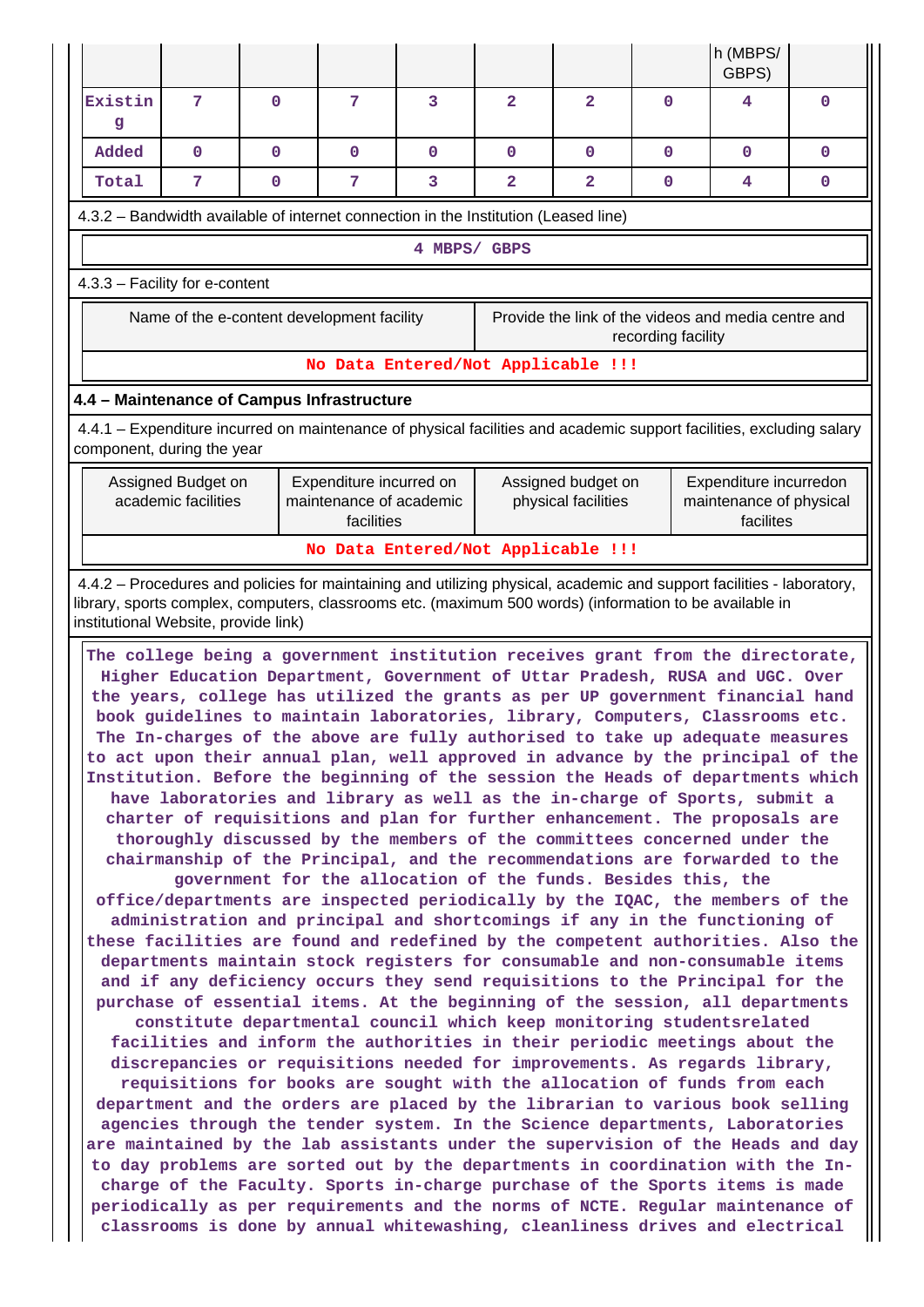**check-up. Portion of the fund received under RUSA at the last of session has not been utilized and planned to utilize in next session.**

<http://www.hnbpgcollegenaini.org/>

# **CRITERION V – STUDENT SUPPORT AND PROGRESSION**

#### **5.1 – Student Support**

### 5.1.1 – Scholarships and Financial Support

|                                    | Name/Title of the scheme | Number of students | <b>Amount in Rupees</b> |  |  |  |  |  |
|------------------------------------|--------------------------|--------------------|-------------------------|--|--|--|--|--|
| No Data Entered/Not Applicable !!! |                          |                    |                         |  |  |  |  |  |
| View File                          |                          |                    |                         |  |  |  |  |  |

 5.1.2 – Number of capability enhancement and development schemes such as Soft skill development, Remedial coaching, Language lab, Bridge courses, Yoga, Meditation, Personal Counselling and Mentoring etc.,

| Name of the capability<br>enhancement scheme | Date of implemetation | Number of students<br>enrolled | Agencies involved                                  |
|----------------------------------------------|-----------------------|--------------------------------|----------------------------------------------------|
| Yoga (Meditation) cla<br>SS                  | 25/08/2015            | 50                             | Department of<br>Physical Education                |
| Remedial Classes                             | 07/09/2015            | 30                             | By Different<br>departmental<br>faculty of college |
| Career Counselling                           | 26/11/2015            | 95                             | By Career<br>counselling<br>committee              |
|                                              | -- -                  | _ . -                          |                                                    |

#### [View File](https://assessmentonline.naac.gov.in/public/Postacc/Development_Schemes/5197_Development_Schemes_1586858663.xlsx)

 5.1.3 – Students benefited by guidance for competitive examinations and career counselling offered by the institution during the year

| Year              | Name of the<br>scheme | Number of<br>benefited<br>students for<br>competitive<br>examination | Number of<br>benefited<br>students by<br>career<br>counseling<br>activities | Number of<br>students who<br>have passedin<br>the comp. exam | Number of<br>studentsp placed |  |  |  |  |
|-------------------|-----------------------|----------------------------------------------------------------------|-----------------------------------------------------------------------------|--------------------------------------------------------------|-------------------------------|--|--|--|--|
| 2015              | Nil                   |                                                                      |                                                                             |                                                              | 0                             |  |  |  |  |
| 2016              | Nil                   |                                                                      |                                                                             |                                                              | O                             |  |  |  |  |
| No file uploaded. |                       |                                                                      |                                                                             |                                                              |                               |  |  |  |  |

 5.1.4 – Institutional mechanism for transparency, timely redressal of student grievances, Prevention of sexual harassment and ragging cases during the year

| Total grievances received | Number of grievances redressed | Avg. number of days for grievance<br>redressal |
|---------------------------|--------------------------------|------------------------------------------------|
|                           |                                |                                                |

#### **5.2 – Student Progression**

5.2.1 – Details of campus placement during the year

|                                    | On campus                             |                              | Off campus                         |                                       |                              |  |  |
|------------------------------------|---------------------------------------|------------------------------|------------------------------------|---------------------------------------|------------------------------|--|--|
| Nameof<br>organizations<br>visited | Number of<br>students<br>participated | Number of<br>stduents placed | Nameof<br>organizations<br>visited | Number of<br>students<br>participated | Number of<br>stduents placed |  |  |
| <b>NA</b>                          |                                       |                              | NA                                 |                                       |                              |  |  |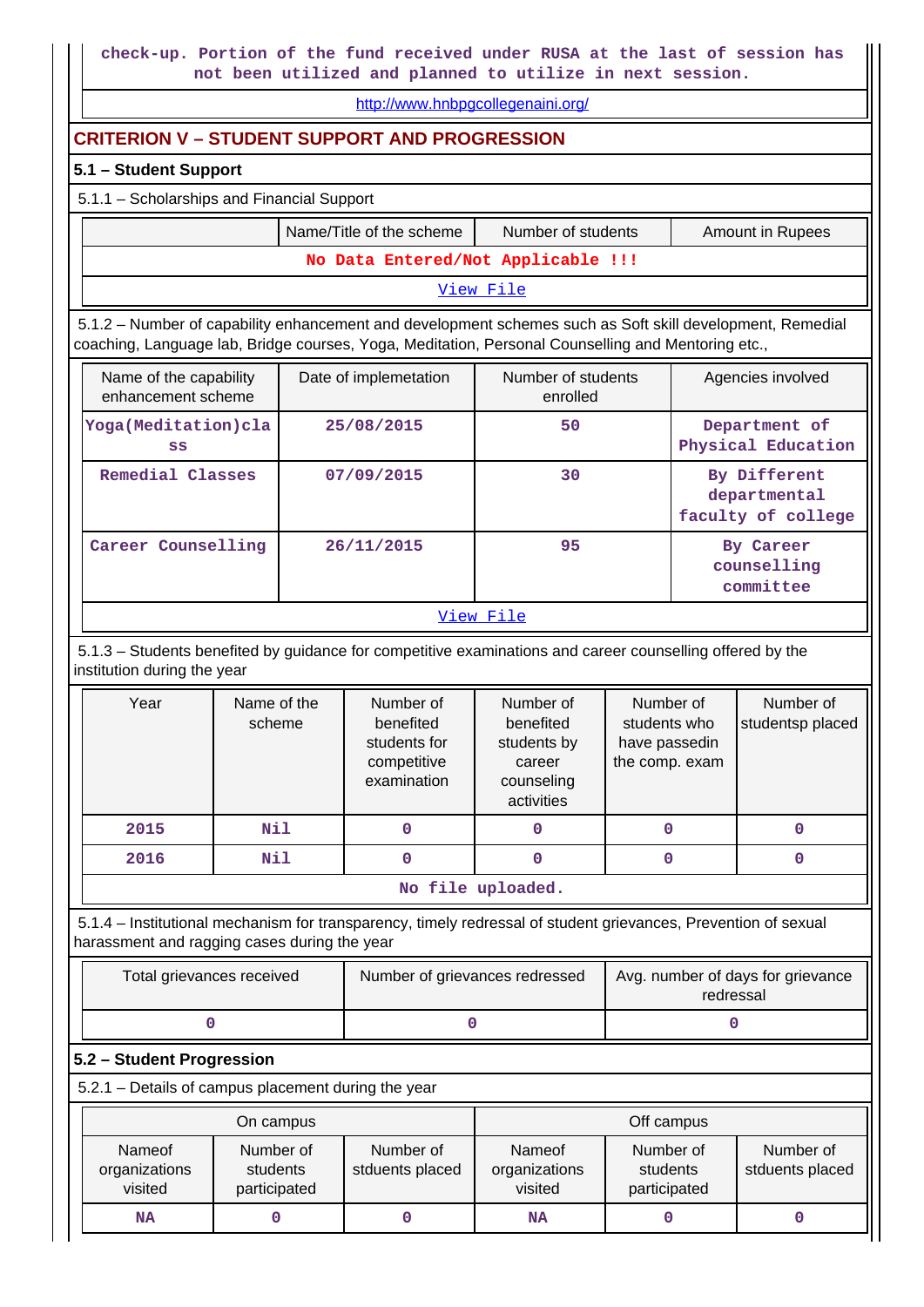|           |                                                                                                                                                                                        |                                    |                              | No file uploaded.                              |                                     |  |  |  |  |  |  |  |
|-----------|----------------------------------------------------------------------------------------------------------------------------------------------------------------------------------------|------------------------------------|------------------------------|------------------------------------------------|-------------------------------------|--|--|--|--|--|--|--|
|           | 5.2.2 - Student progression to higher education in percentage during the year                                                                                                          |                                    |                              |                                                |                                     |  |  |  |  |  |  |  |
| Year      | Number of<br>students<br>enrolling into<br>higher education                                                                                                                            | Programme<br>graduated from        | Depratment<br>graduated from | Name of<br>institution joined                  | Name of<br>programme<br>admitted to |  |  |  |  |  |  |  |
| 2015      | 30                                                                                                                                                                                     | B.Com.                             | Commerce                     | HNB Govt. PG<br>College,<br>Naini              | M.Com                               |  |  |  |  |  |  |  |
| 2015      | 22                                                                                                                                                                                     | B.A.                               | Political<br>Science         | HNB Govt. PG<br>College,<br>Naini              | M.A.<br>Pol.Science                 |  |  |  |  |  |  |  |
| 2015      | 15                                                                                                                                                                                     | <b>B.A.</b>                        | Sociology                    | HNB Govt. PG<br>College,<br>Naini              | M.A.<br>Sociology                   |  |  |  |  |  |  |  |
| 2015      | 17                                                                                                                                                                                     | <b>B.A.</b>                        | History                      | HNB Govt. PG<br>College,<br>Naini              | M.A. History                        |  |  |  |  |  |  |  |
| 2015      | 24                                                                                                                                                                                     | <b>B.A.</b>                        | Home Science                 | HNB Govt. PG<br>College,<br>Naini              | M.A.<br>H.Science                   |  |  |  |  |  |  |  |
| 2015      | 4                                                                                                                                                                                      | B.A.                               | Philosophy                   | HNB Govt. PG<br>College,<br>Naini              | M.A.<br>Philosophy                  |  |  |  |  |  |  |  |
| 2015      | 27                                                                                                                                                                                     | <b>B.A.</b>                        | Hindi                        | HNB Govt. PG<br>College,<br>Naini              | M.A. Hindi                          |  |  |  |  |  |  |  |
| 2015      | $\overline{\mathbf{2}}$                                                                                                                                                                | $B.SC.$ ( $PCM$ )                  | Physics                      | HNB Govt. PG<br>College,<br>Naini              | M.Sc.<br>Physics                    |  |  |  |  |  |  |  |
| 2015      | $\overline{3}$                                                                                                                                                                         | B.Sc.(PCM/ZB<br>$\mathbf{C}$ )     | Chemistry                    | HNB Govt. PG<br>College,<br>Naini              | M.Sc.<br>Chemistry                  |  |  |  |  |  |  |  |
| 2015      | $\overline{a}$                                                                                                                                                                         | $B.Sc.$ (ZBC)                      | Botany                       | HNB Govt. PG M.Sc. Botany<br>College,<br>Naini |                                     |  |  |  |  |  |  |  |
|           |                                                                                                                                                                                        |                                    | View File                    |                                                |                                     |  |  |  |  |  |  |  |
|           | 5.2.3 - Students qualifying in state/ national/ international level examinations during the year<br>(eg:NET/SET/SLET/GATE/GMAT/CAT/GRE/TOFEL/Civil Services/State Government Services) |                                    |                              |                                                |                                     |  |  |  |  |  |  |  |
|           | <b>Items</b>                                                                                                                                                                           |                                    |                              | Number of students selected/ qualifying        |                                     |  |  |  |  |  |  |  |
|           |                                                                                                                                                                                        | No Data Entered/Not Applicable !!! |                              |                                                |                                     |  |  |  |  |  |  |  |
|           |                                                                                                                                                                                        |                                    | No file uploaded.            |                                                |                                     |  |  |  |  |  |  |  |
|           | 5.2.4 - Sports and cultural activities / competitions organised at the institution level during the year                                                                               |                                    |                              |                                                |                                     |  |  |  |  |  |  |  |
|           | Activity                                                                                                                                                                               | Level                              |                              |                                                | Number of Participants              |  |  |  |  |  |  |  |
|           | Youth Festival                                                                                                                                                                         | Institution level                  |                              | 180                                            |                                     |  |  |  |  |  |  |  |
|           | Annual Sport                                                                                                                                                                           | Institution level                  |                              |                                                | 195                                 |  |  |  |  |  |  |  |
| View File |                                                                                                                                                                                        |                                    |                              |                                                |                                     |  |  |  |  |  |  |  |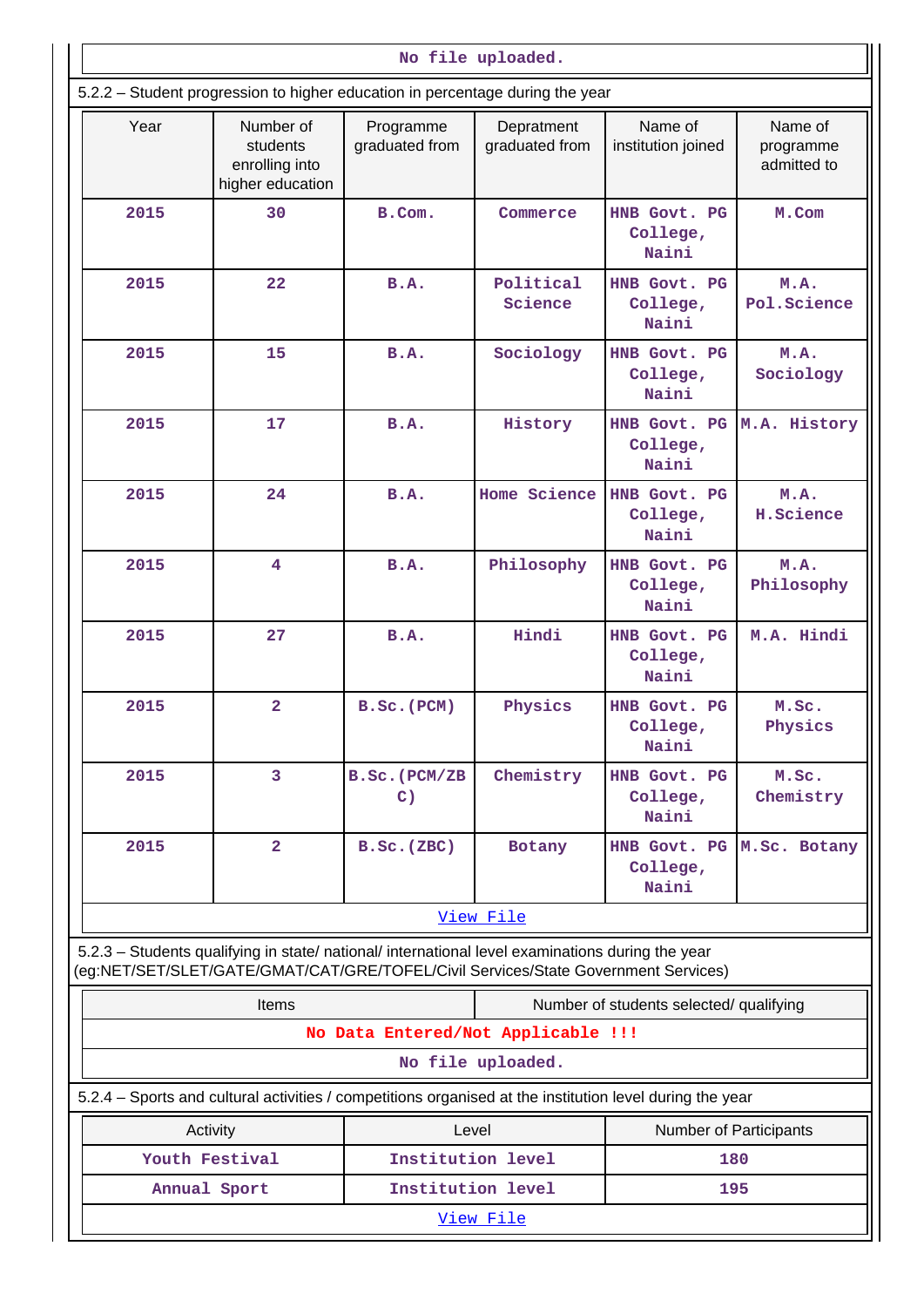# **5.3 – Student Participation and Activities**

 5.3.1 – Number of awards/medals for outstanding performance in sports/cultural activities at national/international level (award for a team event should be counted as one)

| Year              | Name of the<br>award/medal | National/<br>Internaional | Number of<br>awards for<br><b>Sports</b> | Number of<br>awards for<br>Cultural | Student ID<br>number | Name of the<br>student |  |  |
|-------------------|----------------------------|---------------------------|------------------------------------------|-------------------------------------|----------------------|------------------------|--|--|
| 2015              | <b>NA</b>                  | National                  | 0                                        | 0                                   | 0 <sup>0</sup>       | <b>NA</b>              |  |  |
| 2015              | <b>NA</b>                  | Internatio<br>na1         | 0                                        | 0                                   | 0 <sub>0</sub>       | <b>NA</b>              |  |  |
| 2016              | <b>NA</b>                  | National                  | 0                                        | 0                                   | 00                   | <b>NA</b>              |  |  |
| 2016              | <b>NA</b>                  | Internatio<br>na1         | $\Omega$                                 | $\mathbf 0$                         | 0 <sub>0</sub>       | <b>NA</b>              |  |  |
| No file uploaded. |                            |                           |                                          |                                     |                      |                        |  |  |

 5.3.2 – Activity of Student Council & representation of students on academic & administrative bodies/committees of the institution (maximum 500 words)

 **At the beginning of the academic session, each department forms a student council. It includes class representatives from each class, a President, Vice President, and Secretary. The student council aims to enhance leadership qualities among the students, deal with problems and issues pertaining to students as well as endeavor to improve the teaching-learning environment. The student council helps the teachers of the department in planning and executing of various activities like guest lectures, quiz competitions, debates, model making, etc. The student representatives of each class are chosen by the students on the basis of their majority views. These class representatives are responsible to maintain decorum in the class in the absence of the teacher as well as transmit the problem faced by the students to the departmental teachers and the principal. The principal holds regular meetings with the class representatives where they are told about various committees and facilities available for the students. Student representatives also facilitate securing feedback from students. Student members are also nominated in editorial boards of college magazine as well as some other committees such as NSS and Rovers and Rangers.**

# **5.4 – Alumni Engagement**

5.4.1 – Whether the institution has registered Alumni Association?

 **No**

5.4.2 – No. of enrolled Alumni:

**No Data Entered/Not Applicable !!!**

5.4.3 – Alumni contribution during the year (in Rupees) :

**No Data Entered/Not Applicable !!!**

5.4.4 – Meetings/activities organized by Alumni Association :

**No Data Entered/Not Applicable !!!**

**CRITERION VI – GOVERNANCE, LEADERSHIP AND MANAGEMENT**

**6.1 – Institutional Vision and Leadership**

 6.1.1 – Mention two practices of decentralization and participative management during the last year (maximum 500 words)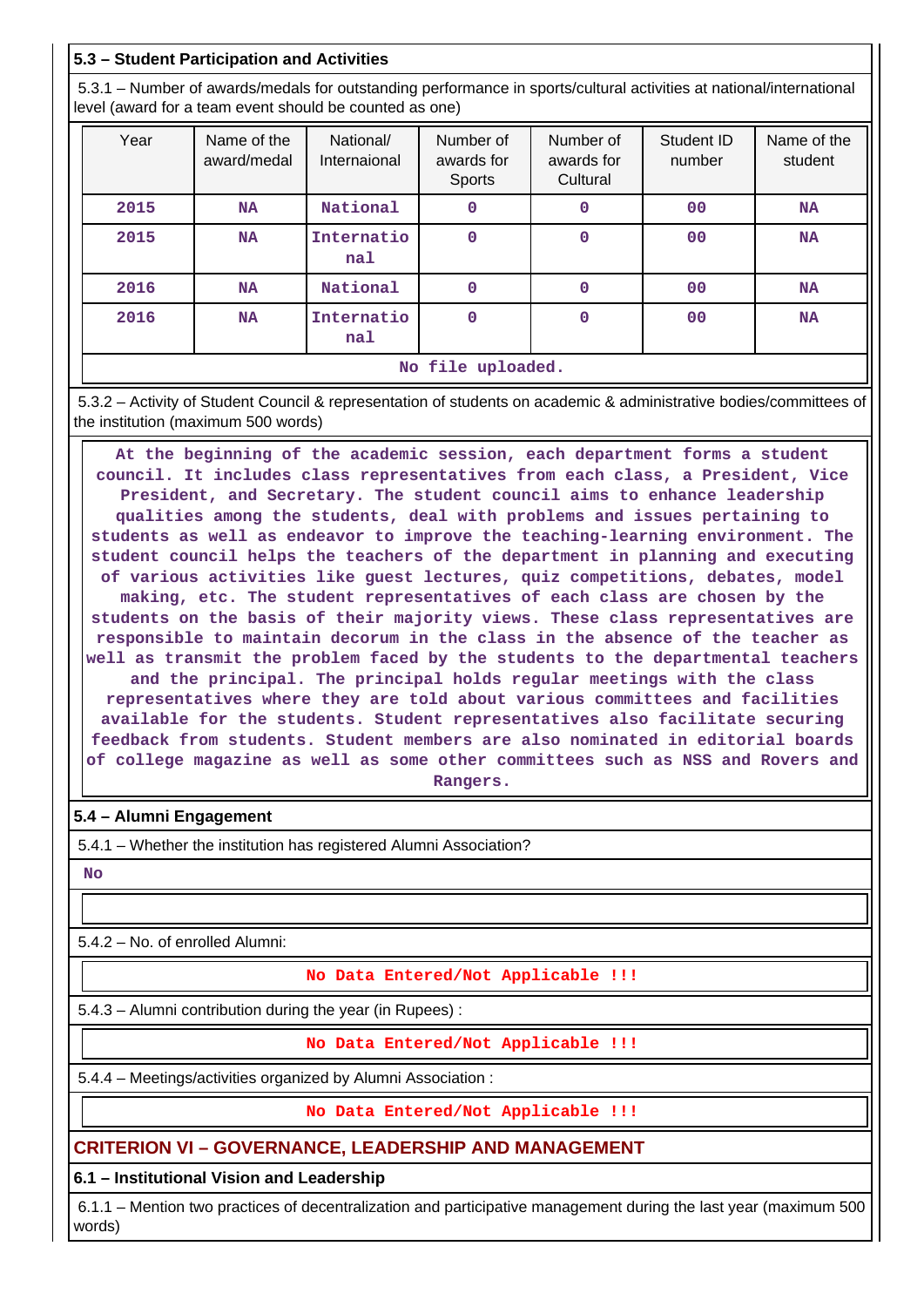**• Every department of college has a 'Parishad' comprising of departmental staff and students which ensure a participative style of management and academic endeavour. The decision making process of each department is systematized in such a manner that the students through their representatives are fully consulted with regards to teaching schedules, organizing of individual tours, allocation of projects and other departmental programme. • Various academic and administrative committees formed by the principal ensure decentralization of authority. The committees which include admission committee, examination committee, scholarship committee, student welfare committee operate independently within the broad guidelines set by the college principal/administration.**

6.1.2 – Does the institution have a Management Information System (MIS)?

**Partial**

#### **6.2 – Strategy Development and Deployment**

6.2.1 – Quality improvement strategies adopted by the institution for each of the following (with in 100 words each):

| <b>Strategy Type</b>                                          | Details                                                                                                                                                                                                                                                                                                                                                                                                                                     |
|---------------------------------------------------------------|---------------------------------------------------------------------------------------------------------------------------------------------------------------------------------------------------------------------------------------------------------------------------------------------------------------------------------------------------------------------------------------------------------------------------------------------|
| Curriculum Development                                        | The College has to follow the<br>curriculum as developed by CSJM<br>University, Kanpur to which it is<br>affiliated. However, the University<br>keeps updating its curriculum.                                                                                                                                                                                                                                                              |
| Teaching and Learning                                         | . New pedagogy techniques such as<br>debates, class tests and use of audio-<br>visual aids in line with demands of<br>curriculum are being adopted. .<br>Bilingual medium of teaching and<br>learning. . Two ICT enabled smart class<br>room have been proposed to be set up<br>with RUSA funds                                                                                                                                             |
| Examination and Evaluation                                    | Installation of CCTV cameras in each<br>class room as well as other strategic<br>locations are being carried out to fair<br>examination as well as safety and<br>security of campus. Being a Govt.<br>College, our college has a unique<br>distinction of conducting very smooth<br>and fair examinations as per university<br>schedule and hence serve as examination<br>centre as well as nodal centre for many<br>other nearby colleges. |
| Research and Development                                      | . The faculty members are encouraged to<br>submit research proposal for external<br>funding from government agencies. .<br>Students are given project works to<br>help learners their research skills. .<br>Some faculty members provide doctoral<br>quidance to students                                                                                                                                                                   |
| Library, ICT and Physical<br>Infrastructure / Instrumentation | . Two ICT enabled smart class room are<br>being constructed with RUSA funds. .<br>Entire college campus is made Wi-Fi<br>enabled. . The existing Broadband/LAN<br>connectivity is being enhanced. . E-                                                                                                                                                                                                                                      |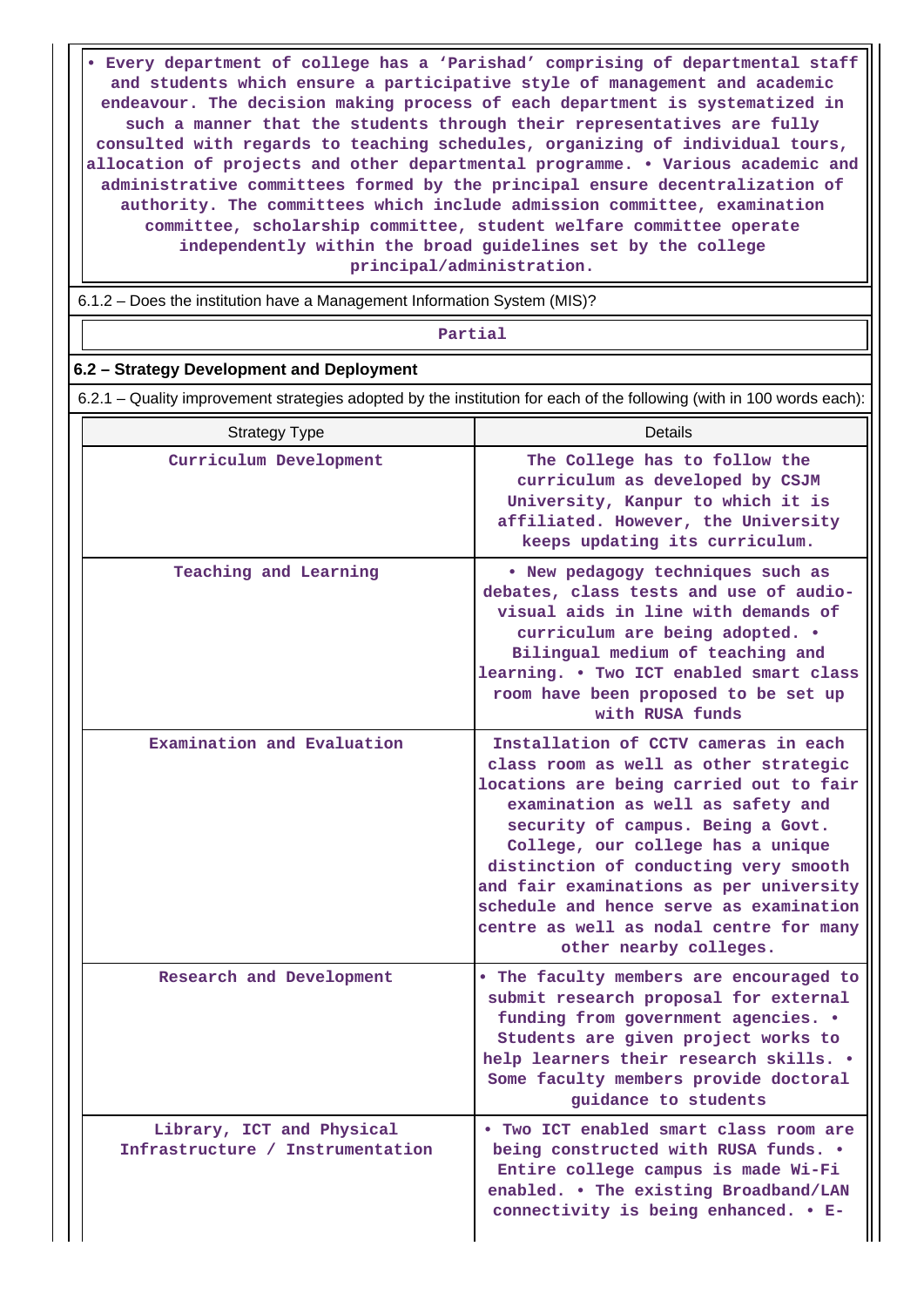|                                      | library facility for staff and students<br>is being developed.                                                                                                                                                                                                                                                                                                                                                                                           |
|--------------------------------------|----------------------------------------------------------------------------------------------------------------------------------------------------------------------------------------------------------------------------------------------------------------------------------------------------------------------------------------------------------------------------------------------------------------------------------------------------------|
| Human Resource Management            | • Being a government college, all<br>recruitments are effected directly<br>through UP Public Service commission<br>and Directorate of Higher Education. .<br>Many teaching staff participated in<br>various orientation programmes,<br>refresher courses and other shorter<br>courses. . Along with academic<br>activities, the teachers are allocated<br>various administrative works to fine<br>tune their corporate and societal<br>responsibilities. |
| Industry Interaction / Collaboration | . Organizing industrial tour for<br>students. • Encouraging companies to<br>come for campus placement.                                                                                                                                                                                                                                                                                                                                                   |
| Admission of Students                | The admission of students are conducted<br>as per available seats and university<br>admission norms. Though first - come -<br>first serve basis is adopted in<br>admission being a government college,<br>each of the applicants are interviewed<br>by respective admission committees to<br>wean out totally inept candidates.                                                                                                                          |

6.2.2 – Implementation of e-governance in areas of operations:

| E-governace area              | Details                                                                                                                                                                                                                                                                                                                       |  |  |  |
|-------------------------------|-------------------------------------------------------------------------------------------------------------------------------------------------------------------------------------------------------------------------------------------------------------------------------------------------------------------------------|--|--|--|
| Planning and Development      | . Plans made according to directives of<br>university and that of government. The<br>various government orders issued from<br>time to time serve as an important<br>source of action and activities to be<br>undertaken. . Efforts are being made to<br>generate e-service books of staff.                                    |  |  |  |
| Administration                | • Fully computerized administrative<br>unit with online login details of<br>students. Communication to students<br>using SMS and Whatapp facility. • Full<br>digitalization in terms of computation<br>of salary, arrears, taxes etc.                                                                                         |  |  |  |
| Finance and Accounts          | . Funds provided by the state<br>government for campus up keep and<br>maintenance of laboratories. Funds also<br>provided under RUSA for specific<br>projects. . Digital salary computation<br>as well as maintenance of various<br>records. • Accounts maintained as per<br>directive of government and audit<br>requirement |  |  |  |
| Student Admission and Support | • Students admitted according to<br>available seats on first-come-first<br>serve basis. . One point admission for<br>helping students achieves hassle free<br>admission. • Interviews conducted by                                                                                                                            |  |  |  |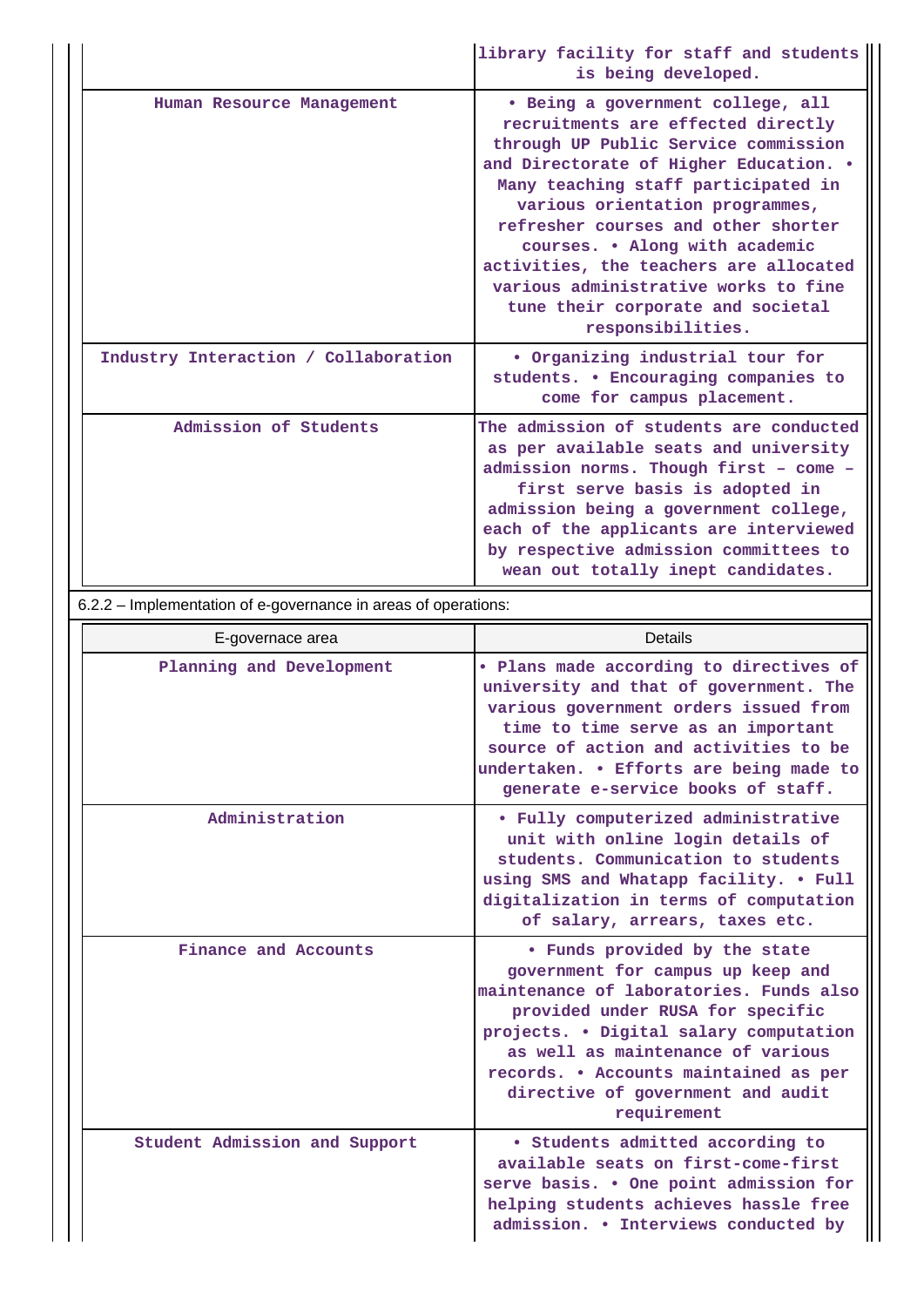|             | various admission committees to wean<br>out inept candidates. . Along with a<br>central library, e-library facility,<br>internal library facilities are<br>provided by various departments. •<br>Students information uploaded in<br>college data-base on the basis of<br>subjects, gender, category etc. |
|-------------|-----------------------------------------------------------------------------------------------------------------------------------------------------------------------------------------------------------------------------------------------------------------------------------------------------------|
| Examination | • Fair examinations conducted as<br>schedule. Along with our students, the<br>college serve as examination centre as<br>well as nodal centre for many other<br>colleges allotted by the university. .<br>Examination related data provided by<br>university in the college login id of<br>college website |

# **6.3 – Faculty Empowerment Strategies**

 6.3.1 – Teachers provided with financial support to attend conferences / workshops and towards membership fee of professional bodies during the year

| Year               | Name of Teacher | Name of conference/<br>workshop attended<br>for which financial<br>support provided | Name of the<br>professional body for<br>which membership<br>fee is provided | Amount of support |  |  |  |  |
|--------------------|-----------------|-------------------------------------------------------------------------------------|-----------------------------------------------------------------------------|-------------------|--|--|--|--|
| 2016               | <b>NA</b>       | <b>NA</b>                                                                           | <b>NA</b>                                                                   |                   |  |  |  |  |
| 2015               | <b>NA</b>       | <b>NA</b>                                                                           | <b>NA</b>                                                                   |                   |  |  |  |  |
| - - -<br>. .<br>-- |                 |                                                                                     |                                                                             |                   |  |  |  |  |

**No file uploaded.**

 6.3.2 – Number of professional development / administrative training programmes organized by the College for teaching and non teaching staff during the year

| Year                               | Title of the<br>professional<br>development<br>programme<br>organised for<br>teaching staff | Title of the<br>administrative<br>training<br>programme<br>organised for<br>non-teaching<br>staff | From date | To Date | Number of<br>participants<br>(Teaching<br>staff) | Number of<br>participants<br>(non-teaching<br>staff) |  |  |
|------------------------------------|---------------------------------------------------------------------------------------------|---------------------------------------------------------------------------------------------------|-----------|---------|--------------------------------------------------|------------------------------------------------------|--|--|
| No Data Entered/Not Applicable !!! |                                                                                             |                                                                                                   |           |         |                                                  |                                                      |  |  |

**No file uploaded.**

 6.3.3 – No. of teachers attending professional development programmes, viz., Orientation Programme, Refresher Course, Short Term Course, Faculty Development Programmes during the year

| Title of the<br>professional<br>development<br>programme | Number of teachers<br>who attended | From Date  | To date    | <b>Duration</b> |
|----------------------------------------------------------|------------------------------------|------------|------------|-----------------|
| Short Term<br>Course                                     |                                    | 23/09/2015 | 29/09/2015 | 7               |
| Short Term<br>Course                                     |                                    | 28/12/2015 | 03/01/2016 | 7               |
| Two week<br>capacity<br>building<br>program              | 1                                  | 29/07/2015 | 11/08/2015 | 14              |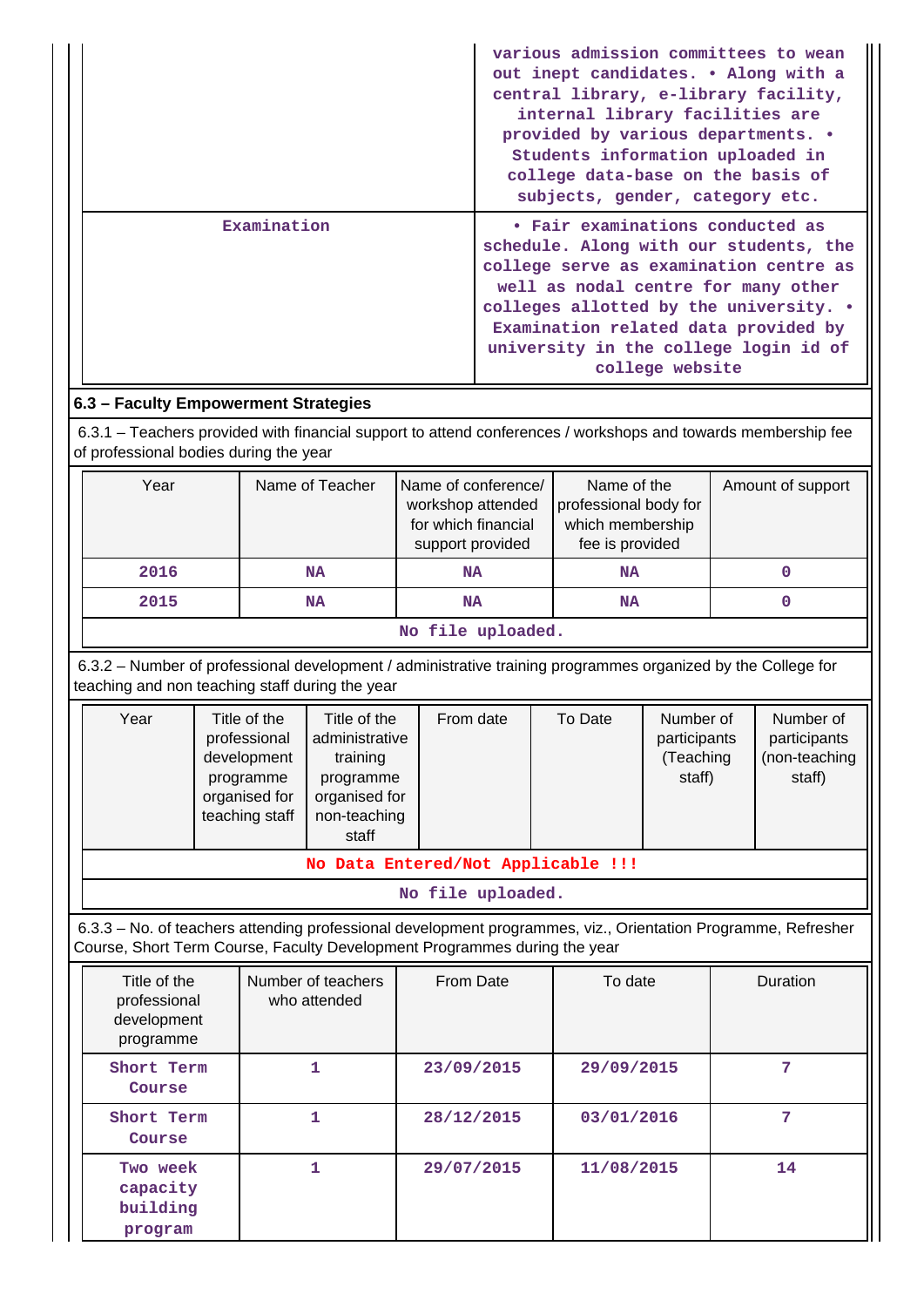| Short Term<br>Course                                                                                                                                                                                                                                                                                                                                                                                                                                                                                                                                                                      | 1                                                                                                         | 07/12/2015                    |                   | 13/12/2015 |                                                                                                                                                       | 7                |  |
|-------------------------------------------------------------------------------------------------------------------------------------------------------------------------------------------------------------------------------------------------------------------------------------------------------------------------------------------------------------------------------------------------------------------------------------------------------------------------------------------------------------------------------------------------------------------------------------------|-----------------------------------------------------------------------------------------------------------|-------------------------------|-------------------|------------|-------------------------------------------------------------------------------------------------------------------------------------------------------|------------------|--|
| Refresher<br>Course                                                                                                                                                                                                                                                                                                                                                                                                                                                                                                                                                                       | $\overline{2}$                                                                                            | 28/10/2015                    |                   | 17/11/2015 |                                                                                                                                                       | 21               |  |
| Orientation<br>Programme                                                                                                                                                                                                                                                                                                                                                                                                                                                                                                                                                                  | 1                                                                                                         | 28/03/2016                    |                   | 25/04/2016 |                                                                                                                                                       | 28               |  |
| Orientation<br>Programme                                                                                                                                                                                                                                                                                                                                                                                                                                                                                                                                                                  | 1                                                                                                         | 27/11/2015                    |                   | 24/12/2015 |                                                                                                                                                       | 28               |  |
| Orientation<br>Programme                                                                                                                                                                                                                                                                                                                                                                                                                                                                                                                                                                  | $\overline{\mathbf{2}}$                                                                                   | 20/08/2015                    |                   | 16/09/2015 |                                                                                                                                                       | 28               |  |
| Orientation<br>Programme                                                                                                                                                                                                                                                                                                                                                                                                                                                                                                                                                                  | 1                                                                                                         | 22/02/2016                    |                   | 20/03/2016 |                                                                                                                                                       | 28               |  |
|                                                                                                                                                                                                                                                                                                                                                                                                                                                                                                                                                                                           |                                                                                                           |                               | View File         |            |                                                                                                                                                       |                  |  |
| 6.3.4 - Faculty and Staff recruitment (no. for permanent recruitment):                                                                                                                                                                                                                                                                                                                                                                                                                                                                                                                    |                                                                                                           |                               |                   |            |                                                                                                                                                       |                  |  |
|                                                                                                                                                                                                                                                                                                                                                                                                                                                                                                                                                                                           | Teaching                                                                                                  |                               |                   |            | Non-teaching                                                                                                                                          |                  |  |
| Permanent                                                                                                                                                                                                                                                                                                                                                                                                                                                                                                                                                                                 |                                                                                                           | <b>Full Time</b>              |                   | Permanent  |                                                                                                                                                       | <b>Full Time</b> |  |
| 38                                                                                                                                                                                                                                                                                                                                                                                                                                                                                                                                                                                        |                                                                                                           | 6                             |                   | 19         |                                                                                                                                                       | O                |  |
| $6.3.5$ – Welfare schemes for                                                                                                                                                                                                                                                                                                                                                                                                                                                                                                                                                             |                                                                                                           |                               |                   |            |                                                                                                                                                       |                  |  |
| Teaching                                                                                                                                                                                                                                                                                                                                                                                                                                                                                                                                                                                  |                                                                                                           | Non-teaching                  |                   |            |                                                                                                                                                       | <b>Students</b>  |  |
| norms                                                                                                                                                                                                                                                                                                                                                                                                                                                                                                                                                                                     | leave facilities such as<br>maternity leave, CCL, etc<br>as per provisions of UGC<br>and State government |                               |                   |            | students by making them<br>proficient in self<br>defence through conduct<br>of Taekwondo classes<br>under 1090 provision.<br>Provision of scholarship |                  |  |
| 6.4 – Financial Management and Resource Mobilization                                                                                                                                                                                                                                                                                                                                                                                                                                                                                                                                      |                                                                                                           |                               |                   |            |                                                                                                                                                       |                  |  |
| 6.4.1 – Institution conducts internal and external financial audits regularly (with in 100 words each)                                                                                                                                                                                                                                                                                                                                                                                                                                                                                    |                                                                                                           |                               |                   |            |                                                                                                                                                       |                  |  |
| For the efficient and effective use of available financial resources, there are<br>various committees at the institutional level like income tax committee,<br>increment committee, purchase committee etc. At the end of the year internal<br>financial audit is conducted by internal institutional committee. Different<br>committees conduct physical verification independently. External financial<br>audit is done by AG office, Allahabad under the directions of Directorate of<br>Higher Education. No external audit has been undertaken in the financial year<br>$2015 - 16.$ |                                                                                                           |                               |                   |            |                                                                                                                                                       |                  |  |
| 6.4.2 - Funds / Grants received from management, non-government bodies, individuals, philanthropies during the<br>year(not covered in Criterion III)                                                                                                                                                                                                                                                                                                                                                                                                                                      |                                                                                                           |                               |                   |            |                                                                                                                                                       |                  |  |
| Name of the non government<br>funding agencies /individuals                                                                                                                                                                                                                                                                                                                                                                                                                                                                                                                               |                                                                                                           | Funds/ Grnats received in Rs. |                   |            |                                                                                                                                                       | Purpose          |  |
| NA                                                                                                                                                                                                                                                                                                                                                                                                                                                                                                                                                                                        |                                                                                                           | $\mathbf 0$                   |                   |            |                                                                                                                                                       | <b>NA</b>        |  |
|                                                                                                                                                                                                                                                                                                                                                                                                                                                                                                                                                                                           |                                                                                                           |                               | No file uploaded. |            |                                                                                                                                                       |                  |  |
| 6.4.3 - Total corpus fund generated                                                                                                                                                                                                                                                                                                                                                                                                                                                                                                                                                       |                                                                                                           |                               |                   |            |                                                                                                                                                       |                  |  |
|                                                                                                                                                                                                                                                                                                                                                                                                                                                                                                                                                                                           |                                                                                                           | 00                            |                   |            |                                                                                                                                                       |                  |  |
| 6.5 - Internal Quality Assurance System                                                                                                                                                                                                                                                                                                                                                                                                                                                                                                                                                   |                                                                                                           |                               |                   |            |                                                                                                                                                       |                  |  |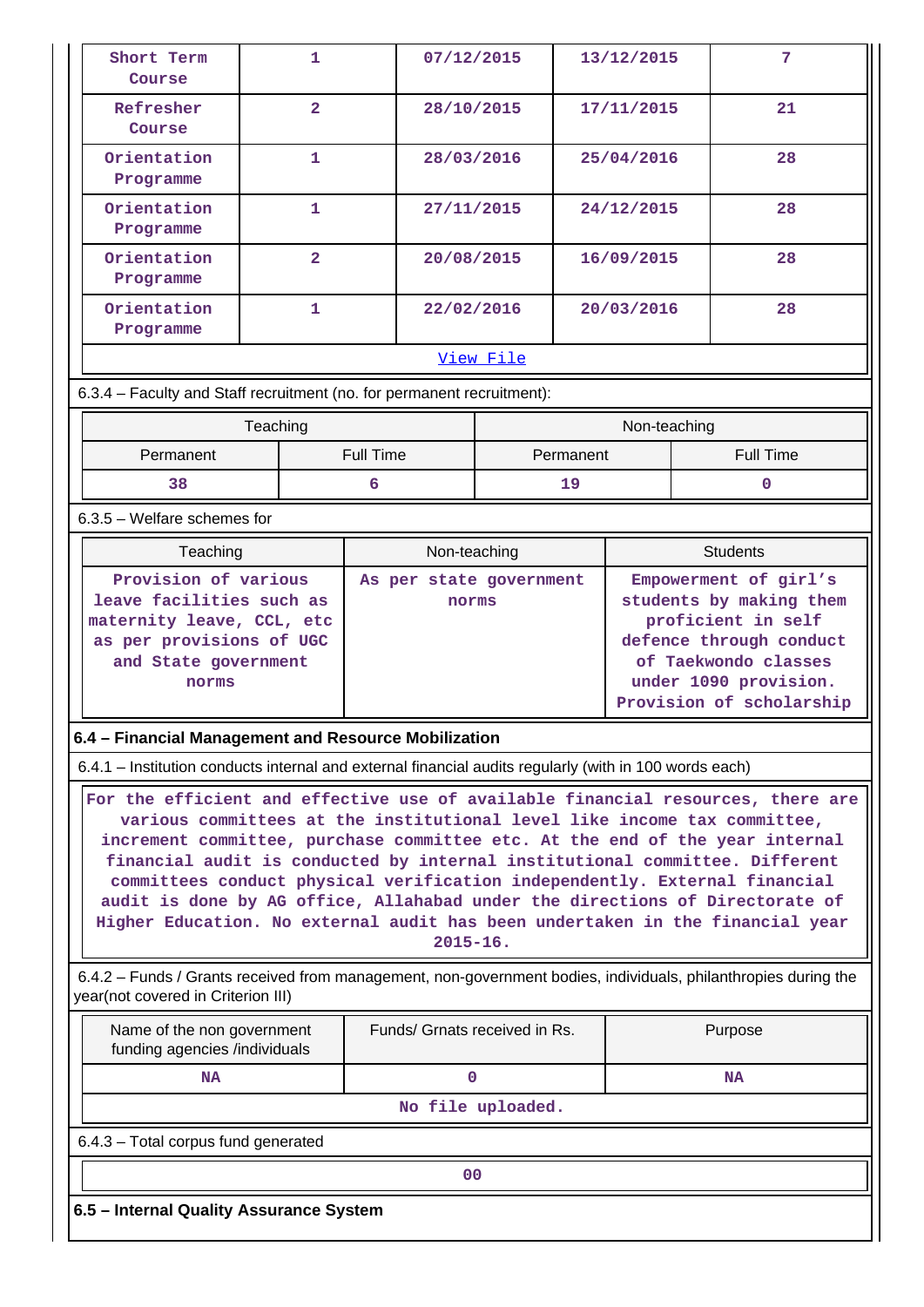| 6.5.1 - Whether Academic and Administrative Audit (AAA) has been done?                                                                                                                                                                                                         |                                                                                                                                                                                                    |                            |            |                      |  |                        |  |                           |
|--------------------------------------------------------------------------------------------------------------------------------------------------------------------------------------------------------------------------------------------------------------------------------|----------------------------------------------------------------------------------------------------------------------------------------------------------------------------------------------------|----------------------------|------------|----------------------|--|------------------------|--|---------------------------|
| <b>Audit Type</b>                                                                                                                                                                                                                                                              |                                                                                                                                                                                                    | External                   |            |                      |  | Internal               |  |                           |
|                                                                                                                                                                                                                                                                                | Yes/No                                                                                                                                                                                             |                            | Agency     |                      |  | Yes/No                 |  | Authority                 |
| Academic                                                                                                                                                                                                                                                                       | No                                                                                                                                                                                                 |                            | <b>NA</b>  |                      |  | Yes                    |  | Principal, IQAC           |
| Administrative                                                                                                                                                                                                                                                                 | <b>No</b>                                                                                                                                                                                          |                            | <b>NA</b>  |                      |  | Yes                    |  | Internal<br>Committees    |
| 6.5.2 – Activities and support from the Parent – Teacher Association (at least three)                                                                                                                                                                                          |                                                                                                                                                                                                    |                            |            |                      |  |                        |  |                           |
| The college does not have a formal parent teacher association. However,<br>meetings are held twice a year to deal with issues of students and expectations<br>of parents. Further, interactions with parents invariably occur through<br>activities of NSS and Rovers Rangers. |                                                                                                                                                                                                    |                            |            |                      |  |                        |  |                           |
| 6.5.3 – Development programmes for support staff (at least three)                                                                                                                                                                                                              |                                                                                                                                                                                                    |                            |            |                      |  |                        |  |                           |
|                                                                                                                                                                                                                                                                                | • Motivational lecture by Principal and departments • System of Grievance                                                                                                                          |                            | Redressal  |                      |  |                        |  |                           |
| 6.5.4 – Post Accreditation initiative(s) (mention at least three)                                                                                                                                                                                                              |                                                                                                                                                                                                    |                            |            |                      |  |                        |  |                           |
|                                                                                                                                                                                                                                                                                | . More community outreach programmes through Rover Rangers and NSS . Annual<br>student's feedback systems which serve as quality assessment of teachers. .<br>Remedial classes for weaker students |                            |            |                      |  |                        |  |                           |
| 6.5.5 - Internal Quality Assurance System Details                                                                                                                                                                                                                              |                                                                                                                                                                                                    |                            |            |                      |  |                        |  |                           |
|                                                                                                                                                                                                                                                                                | a) Submission of Data for AISHE portal                                                                                                                                                             |                            |            |                      |  | Yes                    |  |                           |
|                                                                                                                                                                                                                                                                                | b) Participation in NIRF                                                                                                                                                                           |                            |            |                      |  | <b>No</b>              |  |                           |
|                                                                                                                                                                                                                                                                                | c)ISO certification                                                                                                                                                                                |                            |            |                      |  | <b>No</b>              |  |                           |
|                                                                                                                                                                                                                                                                                | d)NBA or any other quality audit                                                                                                                                                                   |                            |            |                      |  | <b>No</b>              |  |                           |
| 6.5.6 - Number of Quality Initiatives undertaken during the year                                                                                                                                                                                                               |                                                                                                                                                                                                    |                            |            |                      |  |                        |  |                           |
| Year                                                                                                                                                                                                                                                                           | Name of quality<br>initiative by IQAC                                                                                                                                                              | Date of<br>conducting IQAC |            | <b>Duration From</b> |  | <b>Duration To</b>     |  | Number of<br>participants |
| 2015                                                                                                                                                                                                                                                                           | <b>IQAC Meeting</b>                                                                                                                                                                                | 10/09/2015                 |            | 10/09/2015           |  | 10/09/2015             |  | 11                        |
| 2015                                                                                                                                                                                                                                                                           | IQAC Meeting                                                                                                                                                                                       | 27/11/2015                 |            | 27/11/2015           |  | 27/11/2015             |  | 9                         |
| 2015                                                                                                                                                                                                                                                                           | <b>IQAC Meeting</b>                                                                                                                                                                                | 19/12/2015                 |            | 19/12/2015           |  | 19/12/2015             |  | 10                        |
| 2016                                                                                                                                                                                                                                                                           | IQAC Meeting                                                                                                                                                                                       | 24/04/2016                 |            | 24/04/2016           |  | 24/04/2016             |  | 10                        |
|                                                                                                                                                                                                                                                                                |                                                                                                                                                                                                    |                            |            | View File            |  |                        |  |                           |
| <b>CRITERION VII - INSTITUTIONAL VALUES AND BEST PRACTICES</b>                                                                                                                                                                                                                 |                                                                                                                                                                                                    |                            |            |                      |  |                        |  |                           |
| 7.1 - Institutional Values and Social Responsibilities                                                                                                                                                                                                                         |                                                                                                                                                                                                    |                            |            |                      |  |                        |  |                           |
| 7.1.1 – Gender Equity (Number of gender equity promotion programmes organized by the institution during the<br>year)                                                                                                                                                           |                                                                                                                                                                                                    |                            |            |                      |  |                        |  |                           |
| Title of the<br>programme                                                                                                                                                                                                                                                      | Period from                                                                                                                                                                                        |                            | Period To  |                      |  | Number of Participants |  |                           |
|                                                                                                                                                                                                                                                                                |                                                                                                                                                                                                    |                            |            |                      |  | Female                 |  | Male                      |
| Women<br>Empowerment                                                                                                                                                                                                                                                           | 08/03/2016                                                                                                                                                                                         |                            | 08/03/2016 |                      |  | 110                    |  | 98                        |
| 7.1.2 - Environmental Consciousness and Sustainability/Alternate Energy initiatives such as:                                                                                                                                                                                   |                                                                                                                                                                                                    |                            |            |                      |  |                        |  |                           |
|                                                                                                                                                                                                                                                                                | Percentage of power requirement of the University met by the renewable energy sources                                                                                                              |                            |            |                      |  |                        |  |                           |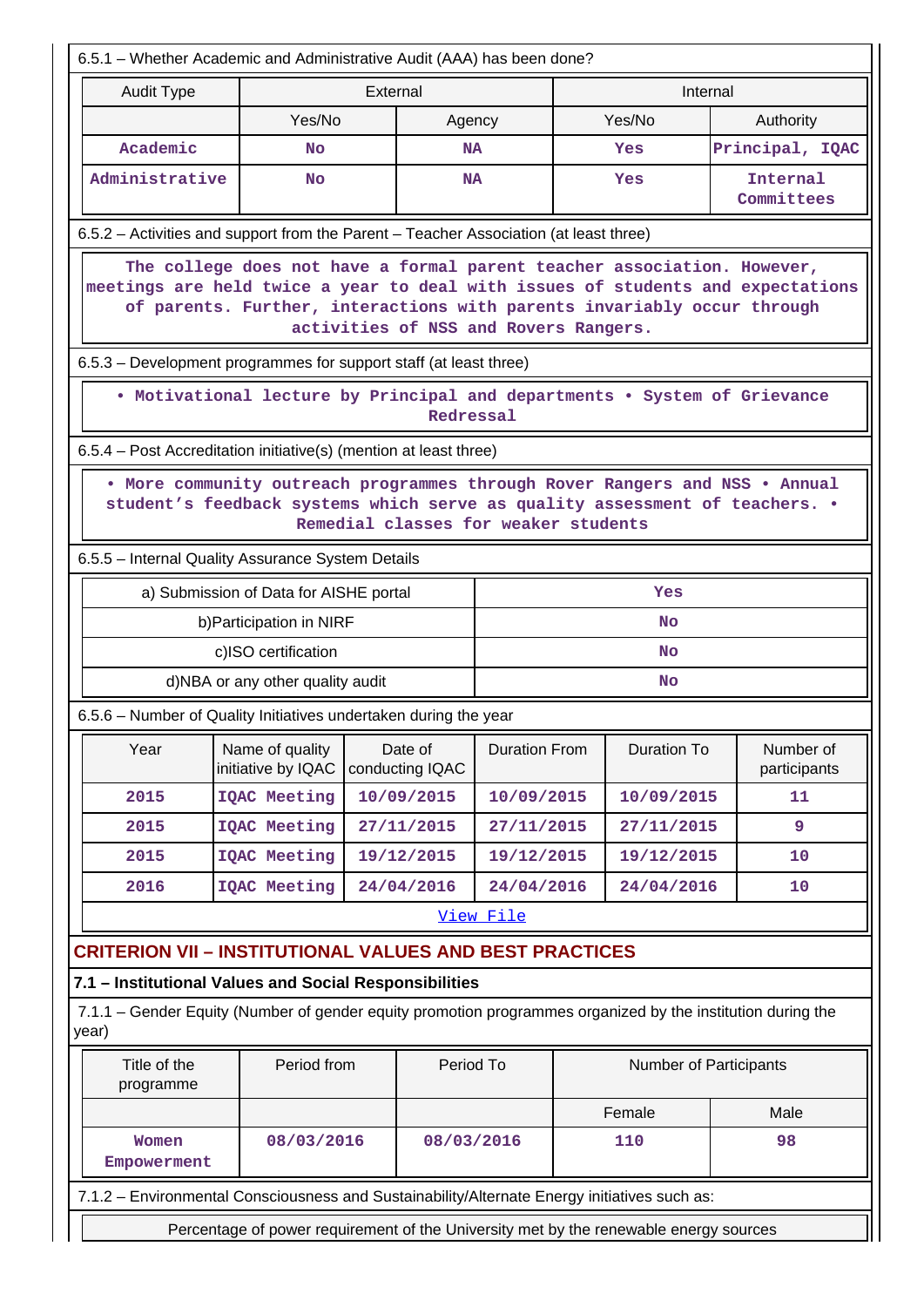### **• The college ensures that the students plant new saplings to keep the environment green. • All the bulbs are replaced by LEDs to lower the consumption of electricity.**

| 7.1.3 - Differently abled (Divyangjan) friendliness                                                 |                                                                                                   |                                    |              |                                    |                                                     |                                                            |                                                     |  |
|-----------------------------------------------------------------------------------------------------|---------------------------------------------------------------------------------------------------|------------------------------------|--------------|------------------------------------|-----------------------------------------------------|------------------------------------------------------------|-----------------------------------------------------|--|
| Item facilities                                                                                     |                                                                                                   | Yes/No                             |              |                                    | Number of beneficiaries                             |                                                            |                                                     |  |
| Physical facilities                                                                                 |                                                                                                   | Yes                                |              |                                    | 17                                                  |                                                            |                                                     |  |
| Provision for lift                                                                                  |                                                                                                   | <b>No</b>                          |              |                                    | $\mathbf{0}$                                        |                                                            |                                                     |  |
| Ramp/Rails                                                                                          |                                                                                                   | Yes                                |              |                                    | 17                                                  |                                                            |                                                     |  |
| <b>Braille</b><br>Software/facilities                                                               |                                                                                                   | <b>No</b>                          |              |                                    | $\mathbf{O}$                                        |                                                            |                                                     |  |
| <b>Rest Rooms</b>                                                                                   |                                                                                                   | <b>No</b>                          |              |                                    |                                                     | $\mathbf 0$                                                |                                                     |  |
| Scribes for examination                                                                             |                                                                                                   | <b>No</b>                          |              |                                    |                                                     | $\mathbf 0$                                                |                                                     |  |
| Special skill development<br>for differently abled<br>students                                      |                                                                                                   | <b>No</b>                          |              |                                    |                                                     | $\mathbf 0$                                                |                                                     |  |
| Any other similar<br>facility                                                                       |                                                                                                   | <b>No</b>                          |              |                                    |                                                     | $\mathbf 0$                                                |                                                     |  |
| 7.1.4 – Inclusion and Situatedness                                                                  |                                                                                                   |                                    |              |                                    |                                                     |                                                            |                                                     |  |
| Number of<br>Year<br>initiatives to<br>address<br>locational<br>advantages<br>and disadva<br>ntages | Number of<br>initiatives<br>taken to<br>engage with<br>and<br>contribute to<br>local<br>community | Date                               | Duration     |                                    | Name of<br><b>Issues</b><br>initiative<br>addressed |                                                            | Number of<br>participating<br>students<br>and staff |  |
| 2015<br>$\mathbf{1}$                                                                                | $\mathbf{1}$                                                                                      | 18/09/201<br>5                     | $\mathbf{1}$ | Matdata<br>Jagrukta<br>Abhiyaan    |                                                     | Awareness<br>of<br>citizens<br>towards<br>value of<br>vote | 272                                                 |  |
| 2015<br>$\mathbf 1$                                                                                 | $\mathbf{1}$                                                                                      | 01/12/201<br>5                     | $\mathbf{1}$ | <b>AIDS</b><br>Awareness<br>Day    |                                                     | To aware<br>the<br>community<br>towards<br><b>AIDS</b>     | 175                                                 |  |
| 2016<br>$\mathbf 1$                                                                                 | 1                                                                                                 | 12/01/201<br>6                     | 7            | Youth<br>Festival<br>for a<br>week |                                                     | To<br>inculcate<br>energy in<br>the young<br>students      | 335                                                 |  |
|                                                                                                     |                                                                                                   |                                    | View File    |                                    |                                                     |                                                            |                                                     |  |
| 7.1.5 - Human Values and Professional Ethics Code of conduct (handbooks) for various stakeholders   |                                                                                                   |                                    |              |                                    |                                                     |                                                            |                                                     |  |
| <b>Title</b>                                                                                        |                                                                                                   | Date of publication                |              |                                    |                                                     | Follow up(max 100 words)                                   |                                                     |  |
|                                                                                                     |                                                                                                   | No Data Entered/Not Applicable !!! |              |                                    |                                                     |                                                            |                                                     |  |
| 7.1.6 - Activities conducted for promotion of universal Values and Ethics                           |                                                                                                   |                                    |              |                                    |                                                     |                                                            |                                                     |  |